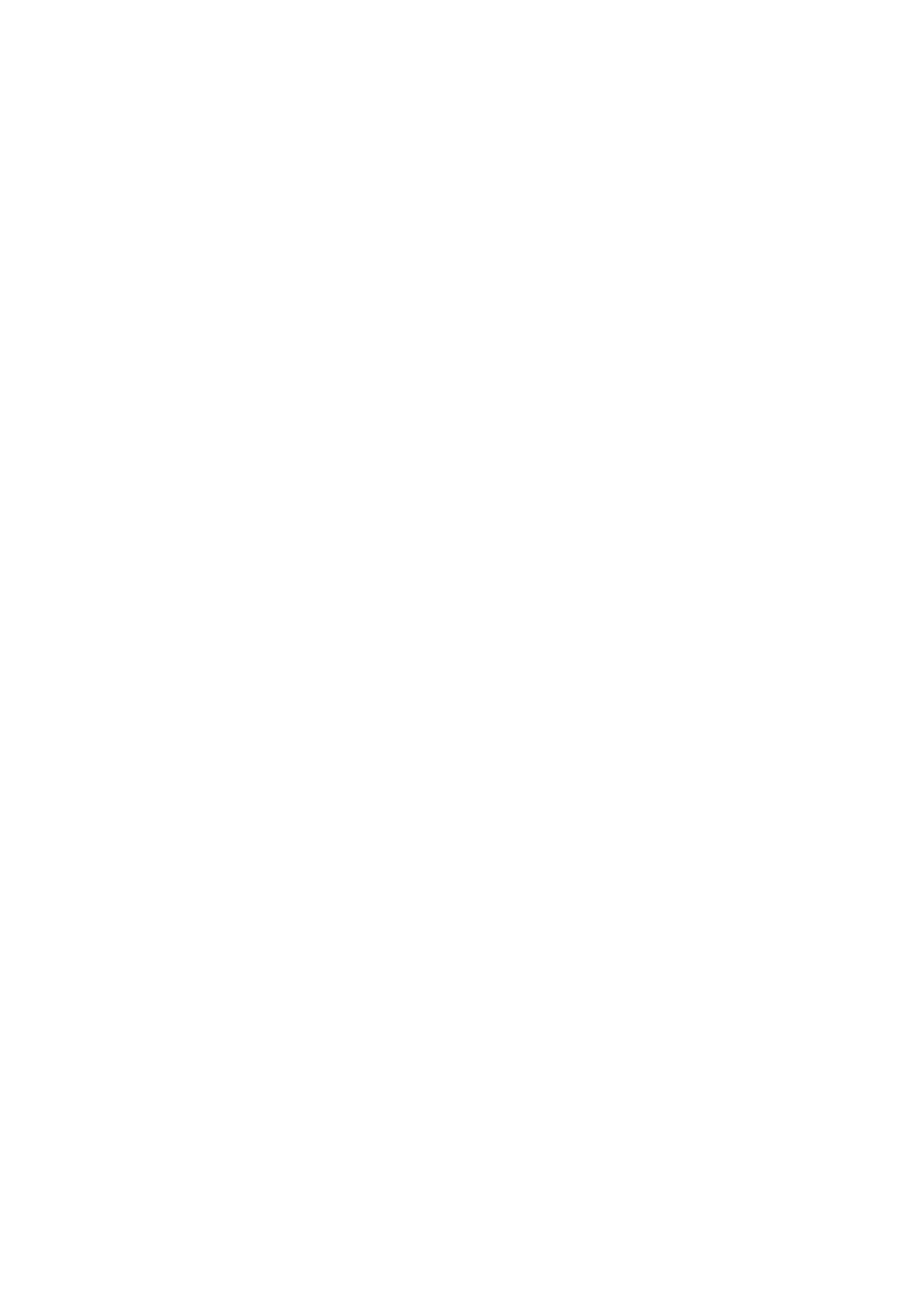Environmental Protection Act 1986

# **Environmental Protection (Controlled Waste) Amendment Regulations 2014**

Made by the Administrator in Executive Council.

# **1. Citation**

These regulations are the *Environmental Protection (Controlled Waste) Amendment Regulations 2014*.

# **2. Commencement**

These regulations come into operation as follows —

- (a) regulations 1 and  $2$  on the day on which these regulations are published in the *Gazette*;
- (b) the rest of the regulations on the day after that day.

# **3. Regulations amended**

These regulations amend the *Environmental Protection (Controlled Waste) Regulations 2004*.

# **4. Regulation 2 amended**

- (1) In regulation 2 delete the definitions of:
	- *controlled waste disposal site packaged controlled waste tank waste generator waste holder*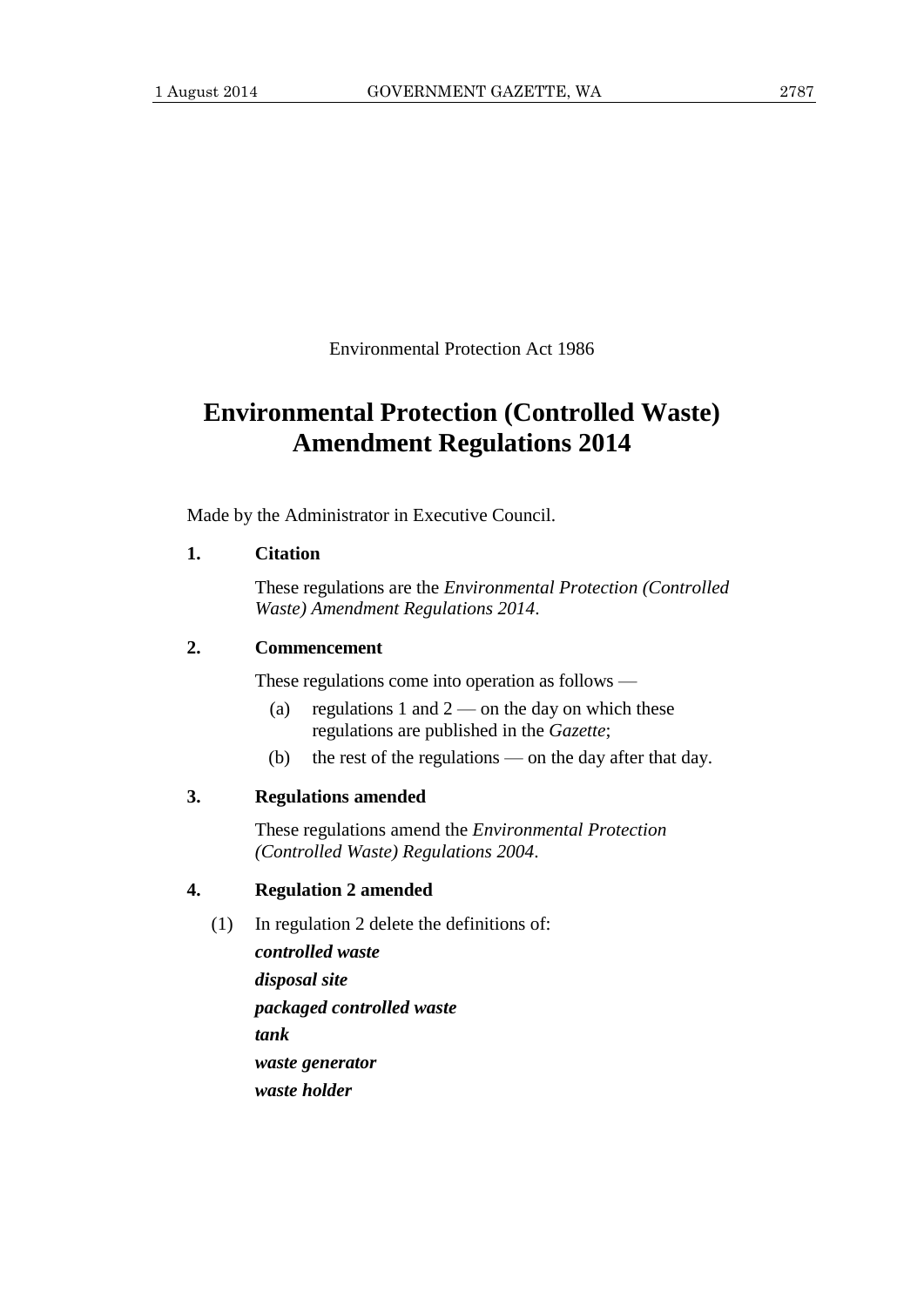**r. 4**

(2) In regulation 2 insert in alphabetical order:

*controlled waste* means any matter that is —

- (a) within the definition of waste in the NEPM for the *Movement of Controlled Waste between States and Territories*; and
- (b) listed in Schedule 1;

*packaged controlled waste* means a controlled waste that is transported otherwise than as a bulk controlled waste;

*tank* means an enclosed space that is on, attached to or part of a vehicle and used, or designed to be used, for the transportation of a liquid or gas in bulk;

*transit facility* means a waste facility that may be used for the temporary storage of a controlled waste;

*waste facility* means —

- (a) prescribed premises in respect of which a licence has been issued under Part V of the Act to store, treat, reuse or dispose of a controlled waste; or
- (b) a facility licensed, registered or otherwise approved to store, treat, reuse or dispose of a controlled waste under a corresponding law; or
- (c) a facility at which a controlled waste may be lawfully unloaded for transportation to another State or a Territory or overseas; or
- (d) a dangerous goods site licensed under the *Dangerous Goods Safety (Storage and Handling of Non-explosives) Regulations 2007* Part 4; or
- (e) a sewer of a licensee under the *Water Services Act 2012*; or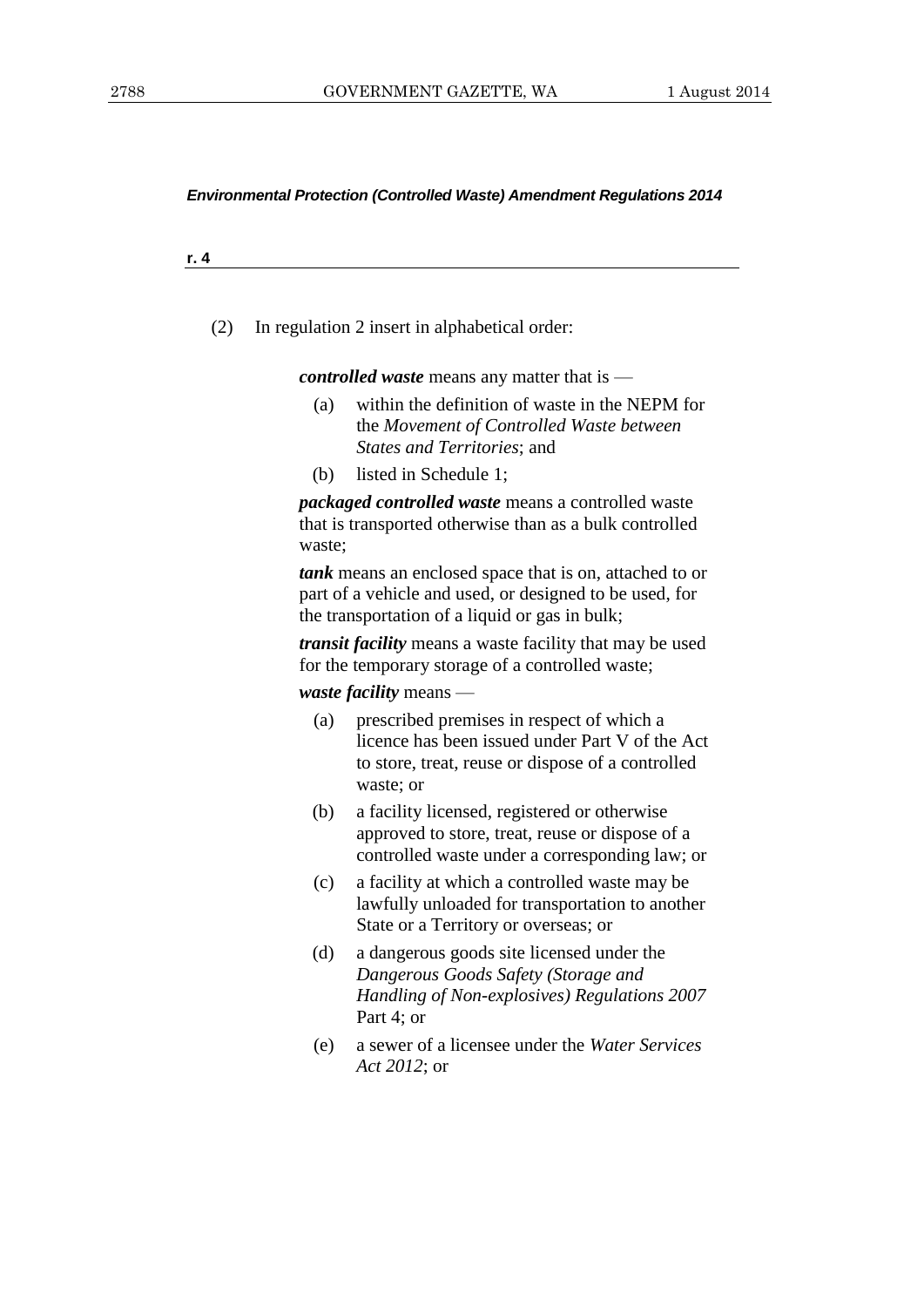**r. 4**

- (f) premises registered under the *Environmental Protection Regulations 1987* regulation 5B to store, treat, reuse or dispose of a controlled waste; or
- (g) a site approved by the CEO as a waste facility; or
- (h) a facility at which a controlled waste may be lawfully unloaded, stored, treated, reused or disposed of otherwise than as provided for in another paragraph of this definition;

*waste holder* means a person —

- (a) who is in possession or control of a controlled waste on premises; or
- (b) whose apparatus or activities produce controlled waste.
- (3) In regulation 2 in the definition of *approved* after "means approved" insert:

in writing

(4) In regulation 2 in the definition of *bulk controlled waste* delete "tank on, attached to or part of a vehicle;" and insert:

tank;

(5) In regulation 2 in the definition of *controlled waste tracking form* paragraph (b) delete "regulation 36(1);" and insert:

regulation 36;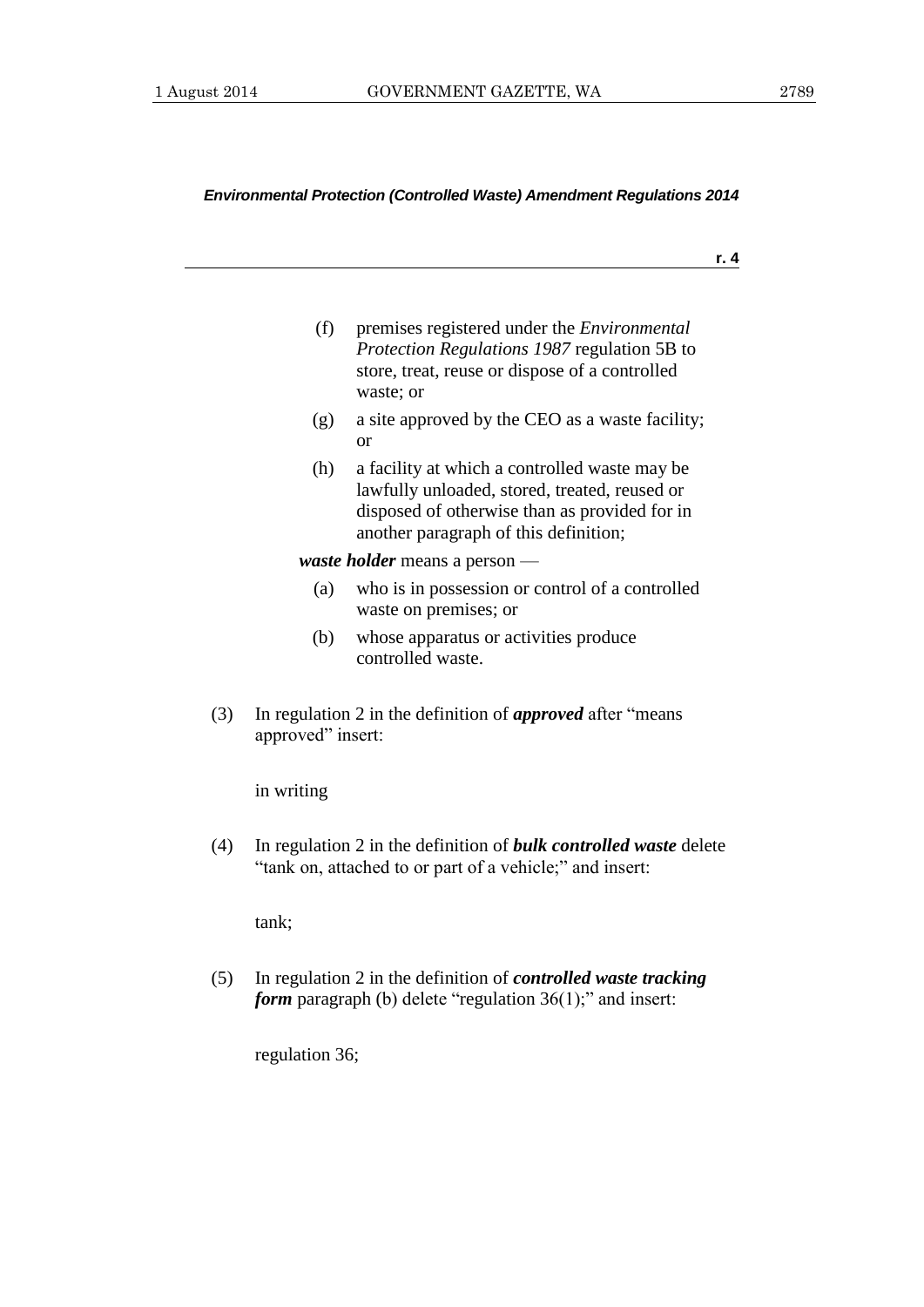| . . |  |  |  |
|-----|--|--|--|
|     |  |  |  |

(6) In regulation 2 in the definition of *controlled waste tracking number* delete "regulation 38(5);" and insert:

regulation 38;

# **5. Regulation 3 amended**

(1) In regulation 3(3) delete " $(f)$ , (g) or  $(h)$ " and insert:

(g), (h) or (i)

- (2) In regulation  $3(6)(b)$ :
	- (a) delete "is transported on a road to and accepted for burial in" and insert:

may be lawfully accepted at

- (b) delete subparagraph (iv) and insert:
	- (iv) encapsulated, chemically fixed, solidified or polymerised controlled wastes.
- (3) In regulation 3(6)(b) after each of subparagraphs (i) and (ii) insert: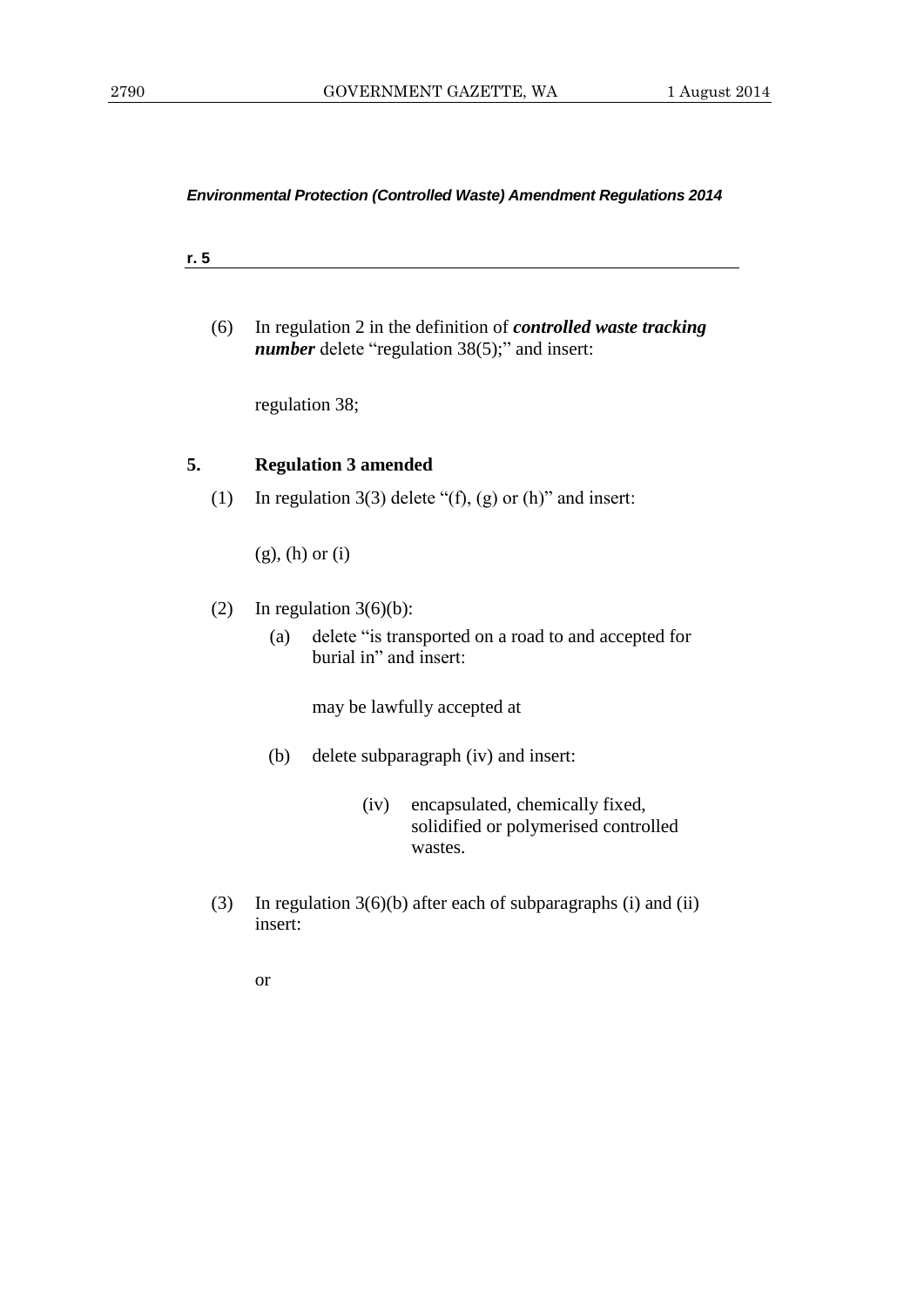**r. 6**

# **6. Regulation 5 amended**

- (1) Delete regulation 5(2)(e) and insert:
	- (e) the applicant has been refused an interstate licence or a renewal of an interstate licence or the applicant's interstate licence has been cancelled, revoked or withdrawn; or
- (2) In regulation 5(2) after each of paragraphs (a) to (d) insert:

or

# **7. Regulations 7 and 8 replaced**

Delete regulations 7 and 8 and insert:

# **7. Refund of fee**

A full or partial refund of the fee accompanying an application for a licence, or for the renewal of a licence, may be made to the applicant at the discretion of the CEO if the application is not granted or, if granted, the licence is issued or renewed for a period of less than one year, 3 years or 5 years, as the case requires, but no refund is demandable.

## **8. Validity of licence**

Subject to these regulations, a licence under these regulations is valid for a period, beginning on the day it is issued, of one year, 3 years or 5 years, as specified in the licence.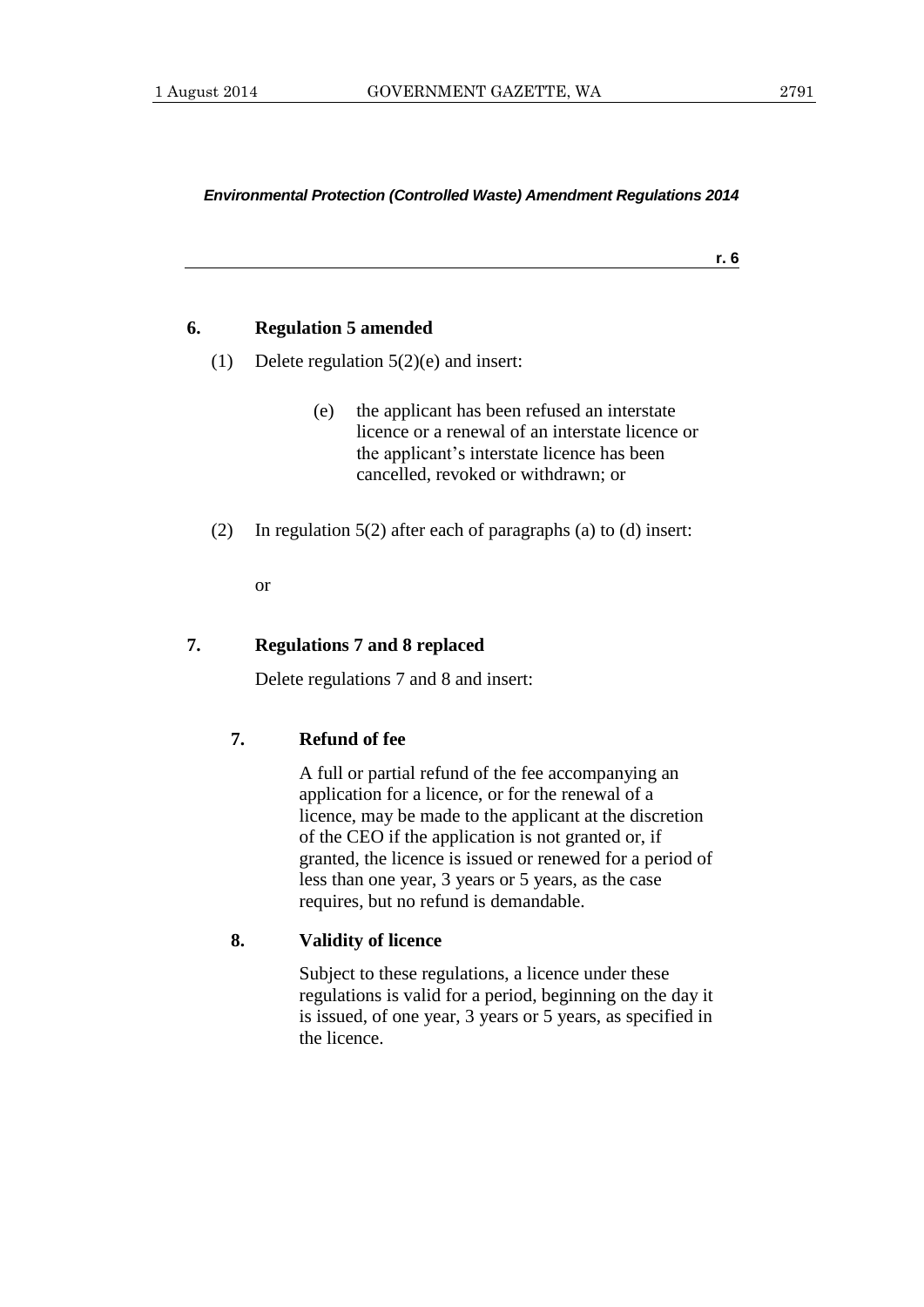**r. 8**

# **8. Regulation 9 amended**

In regulation 9(2) delete "one year" and insert:

one year, 3 years or 5 years

# **9. Regulation 10 amended**

- (1) Delete regulation 10(1)(d) and insert:
	- (d) the holder's interstate licence has been cancelled, revoked, withdrawn or suspended or a renewal of that licence has been refused.
- (2) After regulation 10(1) insert:
	- (2A) Without limiting subregulation (1), if the CEO has reasonable grounds to suspect that the holder of a licence, or if the holder of the licence is a body corporate, an individual concerned with the control and management of the body corporate, is not of good character and repute and fit to be involved in the business in respect of which the licence is held, the CEO may cancel, suspend for a fixed period, or refuse to renew the licence.
- (3) After regulation 10(2) insert:
	- (3A) Without limiting regulation 37(2), if a carrier does not pay the fee payable under regulation 37(1) for a controlled waste tracking number within the time specified by the CEO, the CEO may suspend the carrier's licence until the fee is paid.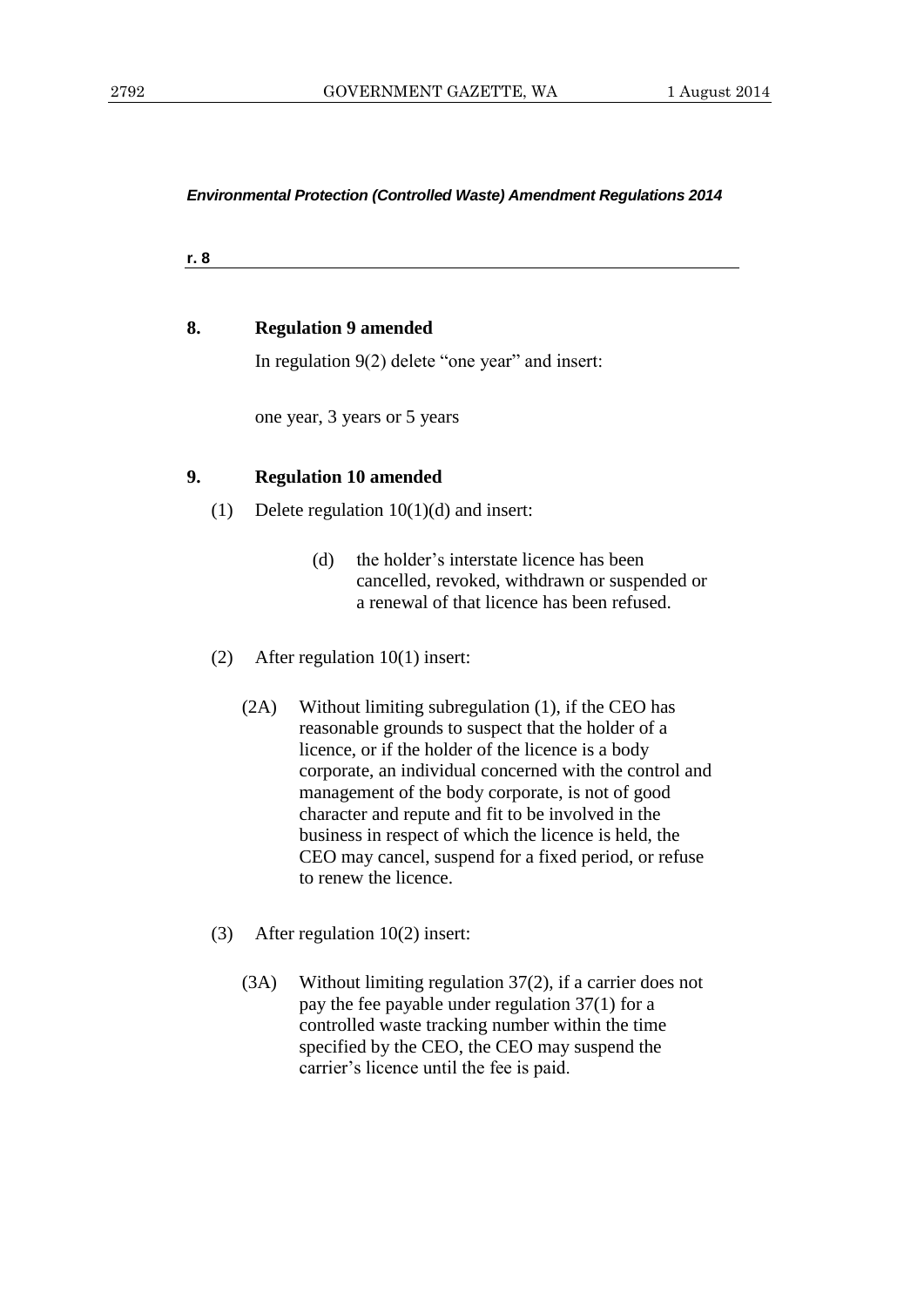**r. 10**

(4) In regulation 10(1) after each of paragraphs (a) and (b) insert:

or

# **10. Regulation 14 replaced**

Delete regulation 14 and insert:

# **14. Employment of unlicensed driver to transport bulk controlled waste**

 $If -$ 

- (a) a carrier employs or engages a person to drive a vehicle to transport a bulk controlled waste on a road; and
- (b) the driver is not licensed to transport that type of controlled waste,

the carrier commits an offence.

# **11. Regulation 16 amended**

In regulation 16:

(a) delete "a consignment of " and insert:

any controlled

(b) delete "the waste." and insert:

controlled waste.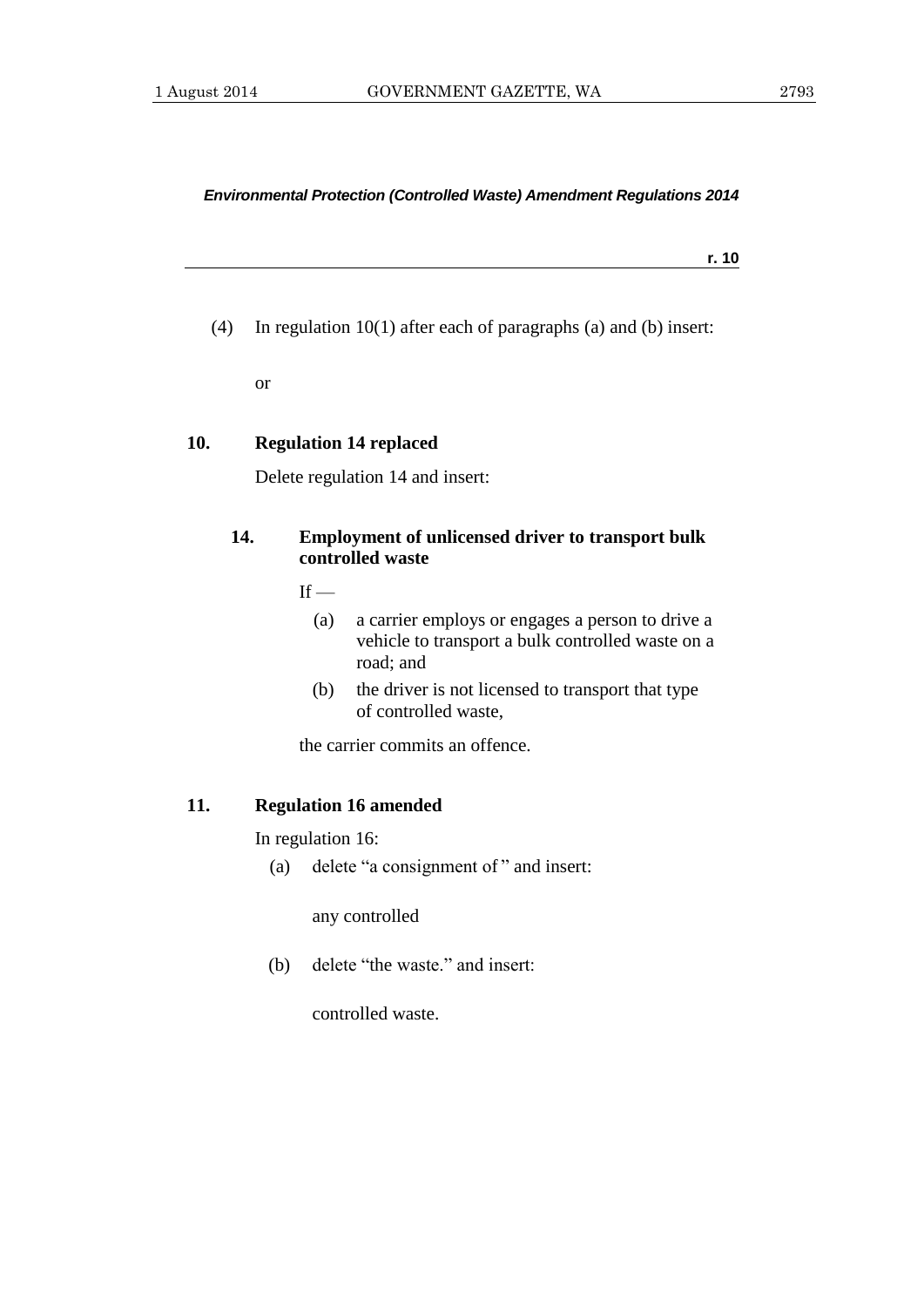**r. 12**

# **12. Regulation 17 amended**

In regulation 17(a) delete "of the carrier".

# **13. Regulation 18 amended**

- (1) In regulation 18 delete "In" and insert:
	- (1) In
- (2) At the end of regulation 18 insert:
	- (2) For the purposes of subregulation (1) and without limiting regulation 4(2), the CEO may require an applicant or driver to demonstrate adequate technical competence to drive a vehicle transporting a bulk controlled waste by doing one or more of the following —
		- (a) completing an appropriate approved driver training course;
		- (b) passing a written test or examination that is part of the driver training course approved under paragraph (a);
		- (c) providing any information relevant to driving a vehicle transporting a bulk controlled waste that is specified by the CEO.
	- (3) An applicant or driver who refuses to comply with a requirement under subregulation (2) is to be taken not to have adequate technical competence to drive a vehicle transporting a bulk controlled waste.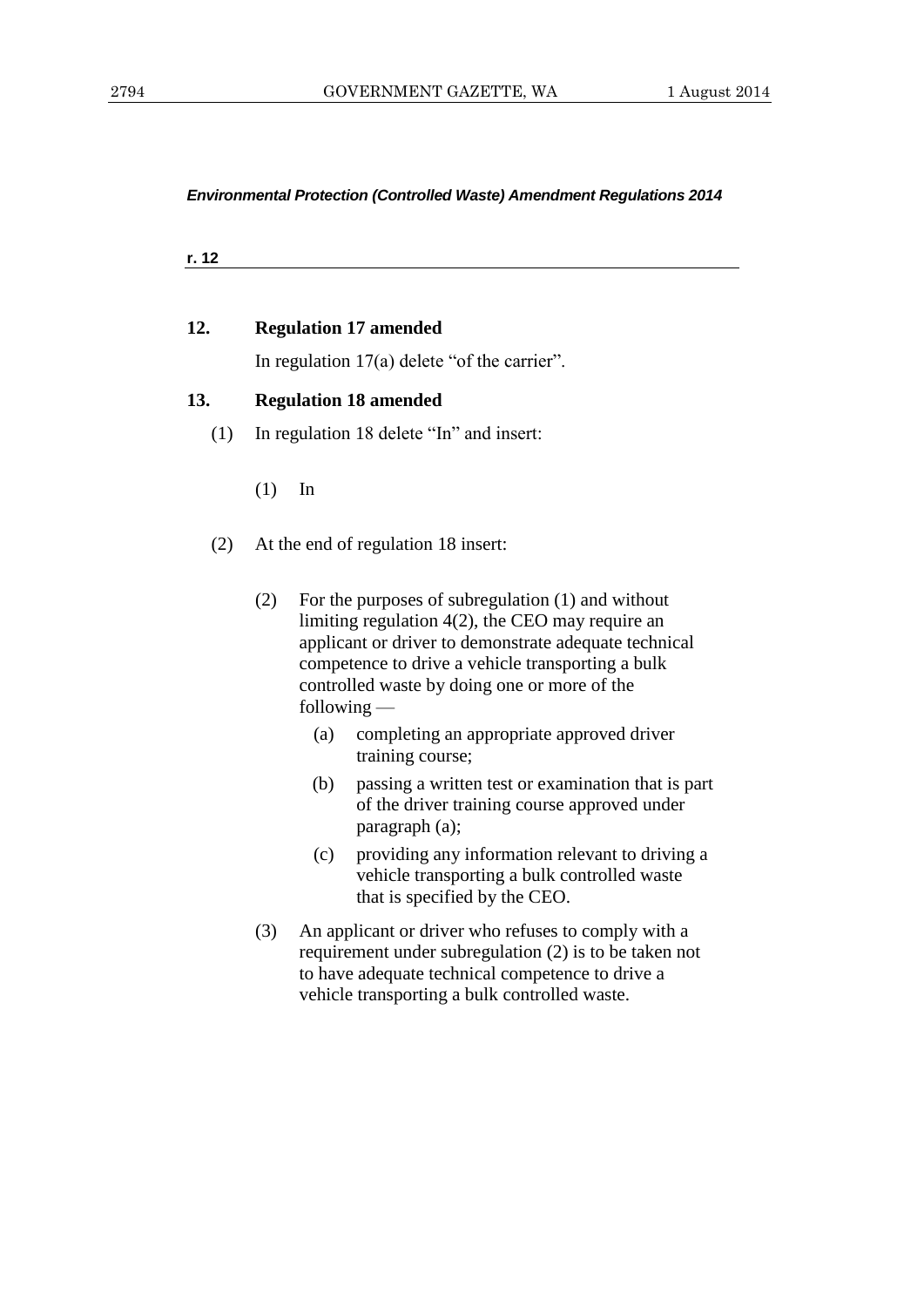**r. 14**

# **14. Regulation 21 amended**

- (1) Delete regulation 21(b) and insert:
	- (b) a vehicle licensed under the *Dangerous Goods Safety (Road and Rail Transport of Non-explosives) Regulations 2007*; or
- (2) In regulation 21 after paragraph (a) insert:

or

# **15. Part 2 Division 5 inserted**

At the end of Part 2 insert:

# **Division 5 — Assignment of carrier's business and transfer of licence**

# **25A. Terms used**

In this Division —

*assign*, in relation to a business, vehicle or tank, means to sell or otherwise dispose of the business, vehicle or tank;

*assignee* means the person to whom a business, vehicle or tank is assigned;

*assignment time* means when a business, vehicle or tank is assigned, as referred to in regulation 25B(1);

*licence* means a carrier's licence or a licence issued in respect of a vehicle or tank.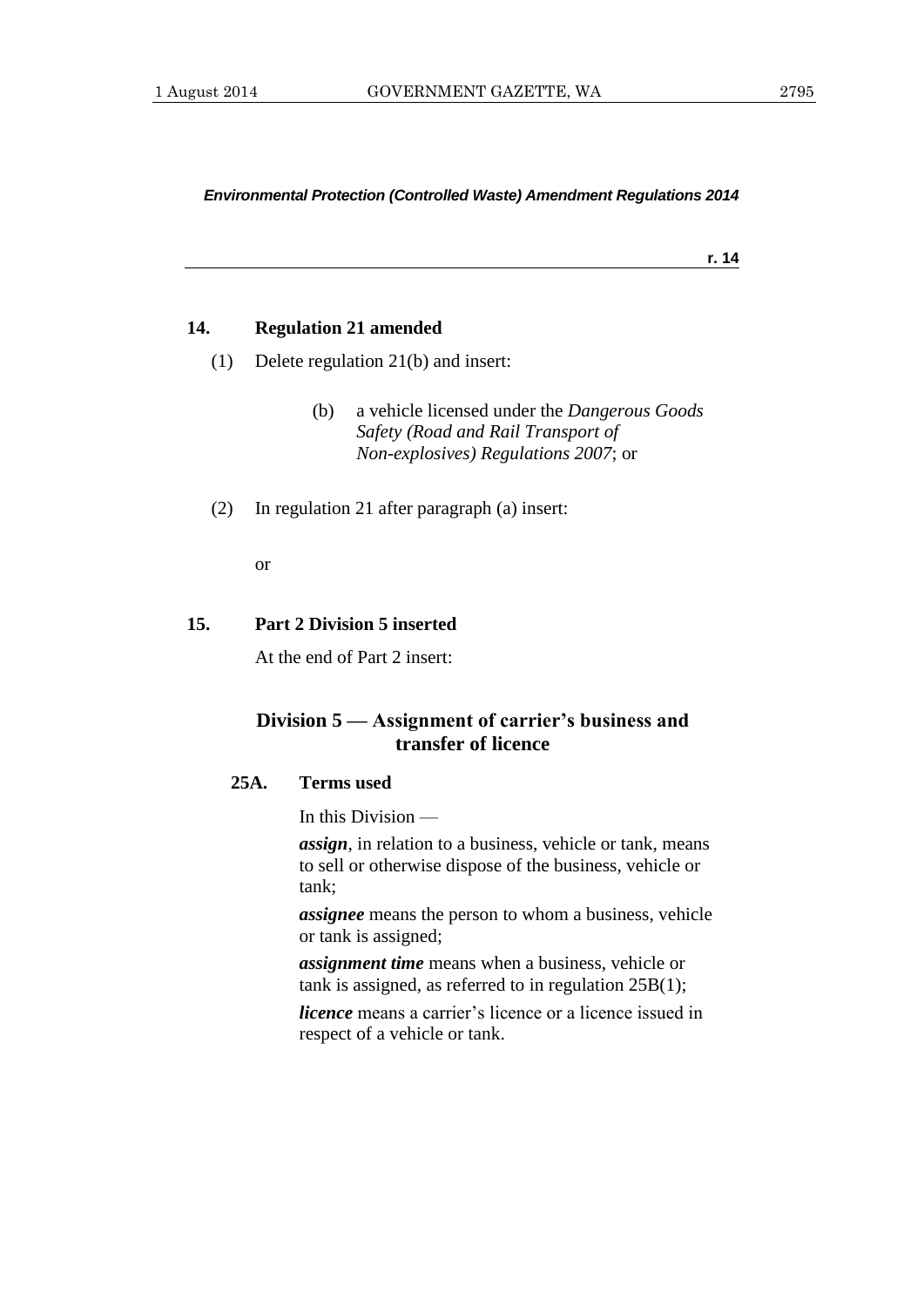**r. 15**

#### **25B. Assignment of carrier's business**

- (1) Within 30 days after a carrier assigns to another person —
	- (a) the business in respect of which the carrier's licence is held; or
	- (b) a licensed vehicle or licensed tank,

the carrier must give written notice to the CEO of that assignment.

(2) A carrier who contravenes subregulation (1) commits an offence.

## **25C. Transfer of licence**

- (1) This regulation applies if
	- (a) a business, vehicle or tank is assigned as referred to in regulation 25B(1); and
	- (b) the assignee proposes to carry on the business, or operate the vehicle or tank, under the licence that had effect immediately before the assignment time.
- (2) An application for the transfer of a licence to the assignee —
	- (a) is to be made by the assignee to the CEO in the approved form within 30 days after the assignment time; and
	- (b) is to be accompanied by the appropriate fee prescribed in Schedule 3.
- (3) The CEO may, before determining an application for the transfer of a licence to the assignee, require the assignee to provide the CEO with any further information that the CEO requires in any particular case.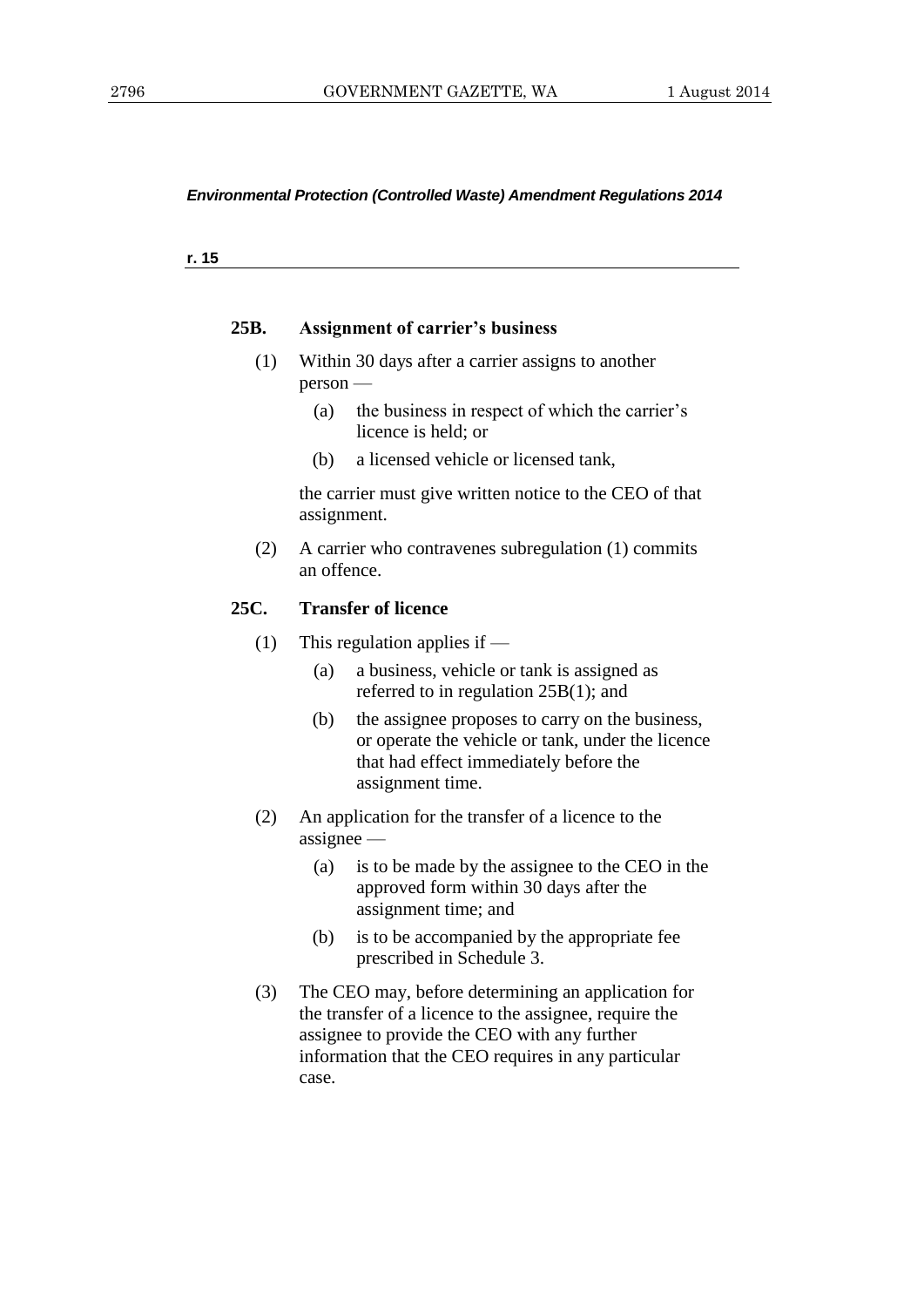- **r. 15**
- (4) If the assignee complies with subregulations (2) and (3) and with any conditions to which the licence was subject at the assignment time, the assignee is to be regarded as having been the holder of the licence during the period —
	- (a) beginning at the assignment time; and
	- (b) continuing while the application for the transfer of the licence is pending.
- (5) Regulations 5, 6, 7 and 12 apply, with any necessary modifications, for the purposes of an application under this regulation as if it were an application under regulation 4.

# **25D. Validity of transferred licence**

Subject to these regulations, a licence that is transferred to the assignee under regulation 25C is valid for the remainder of the period for which it would have been valid if it had not been transferred.

# **25E. Transitional**

 $(1)$  In this regulation —

*former holder of the licence* means the person who held the licence immediately before the assignment time.

- (2) The transfer of a licence under regulation 25C does not affect any requirement imposed under these regulations on the former holder of the licence —
	- (a) to pay a fee that was payable immediately before the assignment time; or
	- (b) to send a controlled waste tracking form or other information to the CEO that had not been sent at that time.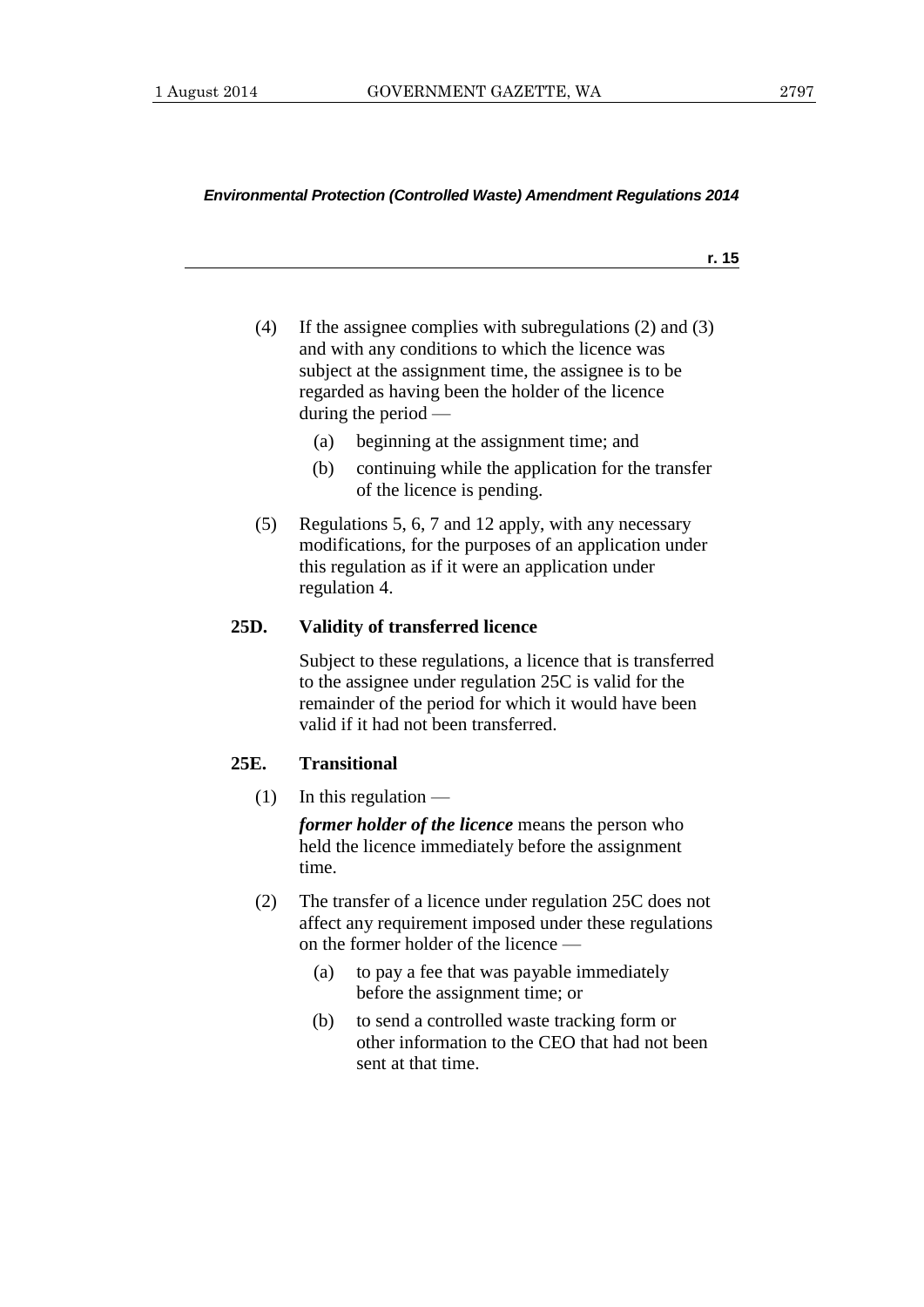**r. 16**

# **16. Part 3 heading amended**

In the heading to Part 3 delete "**disposal**" and insert:

# **unloading**

# **17. Part 3 Division 1 heading amended**

In the heading to Part 3 Division 1 delete "**and waste generator's**"

# **18. Regulation 25 amended**

- (1) Delete regulation 25(1) and insert:
	- (1) A waste holder who causes or allows a controlled waste of a type referred to in regulation  $11(1)(a)$  in the waste holder's possession or control to be transported on a road by a person other than a carrier licensed to transport that type of controlled waste commits an offence.
- (2) In regulation 25(2) delete "generator" and insert:

holder

- (3) Delete regulation 25(3) and insert:
	- (3) A waste holder who does not provide to a carrier transporting a controlled waste for the waste holder, or to a person collecting a controlled waste from the waste holder, the information relating to that waste set out in Schedule 2 Division 2 commits an offence.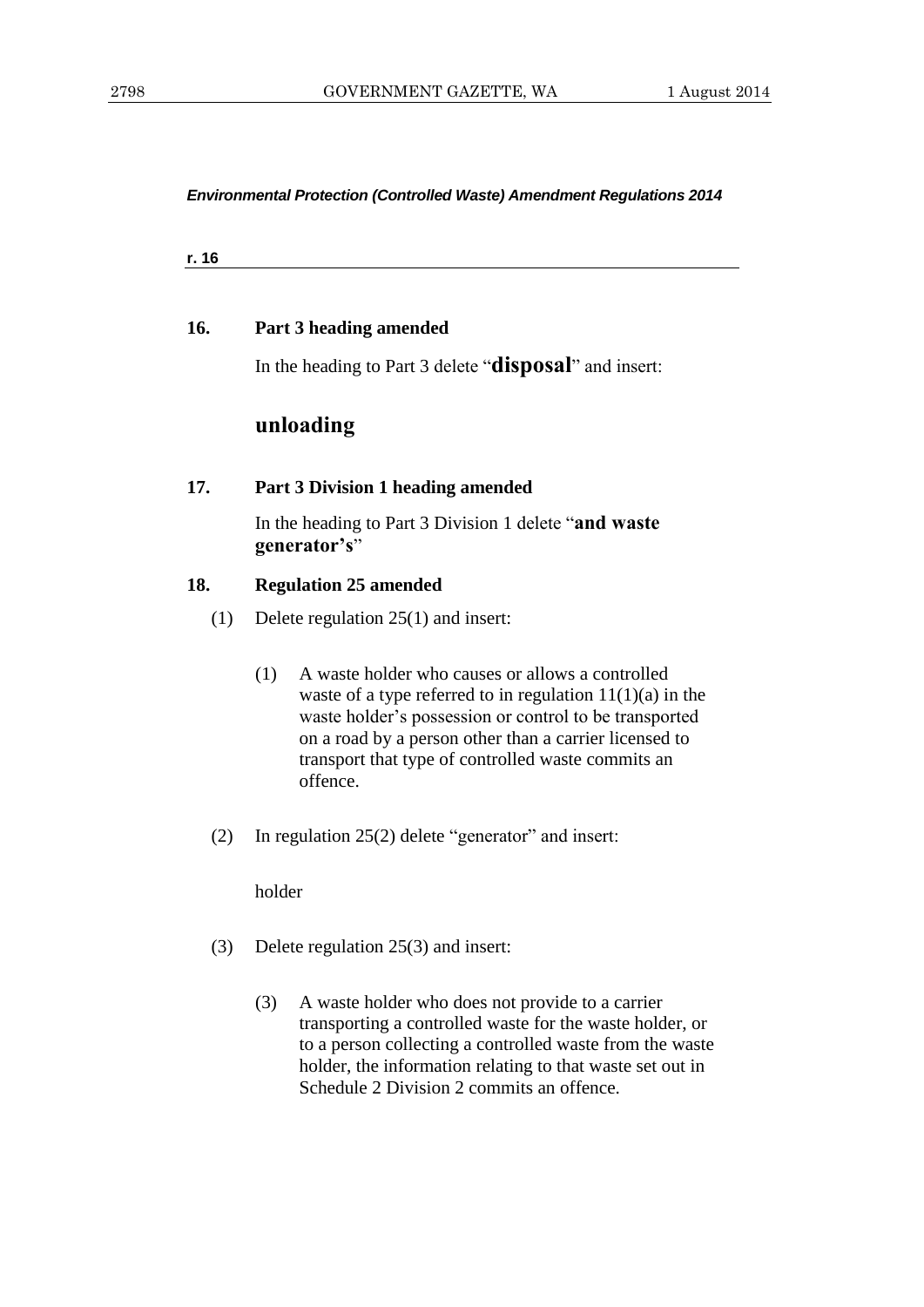**r. 19**

| (4A) | A waste holder who does not sign, or cause the waste     |
|------|----------------------------------------------------------|
|      | holder's representative to sign, the controlled waste    |
|      | tracking form held by the person collecting a controlled |
|      | waste from the waste holder commits an offence.          |

- (4B) Subregulation (4A) does not apply if the waste holder is not present or represented when the controlled waste is collected from the waste holder.
- (4) In regulation 25(4) delete "generator who describes the type of controlled waste to be collected by a carrier or person in a manner" and insert:

holder who provides information relating to the controlled waste under subregulation (3)

(5) In regulation 25(5) and (6) delete "generator" and insert:

holder

# **19. Regulation 26 amended**

In regulation 26(1) after "require a waste holder" insert:

in possession or control of controlled waste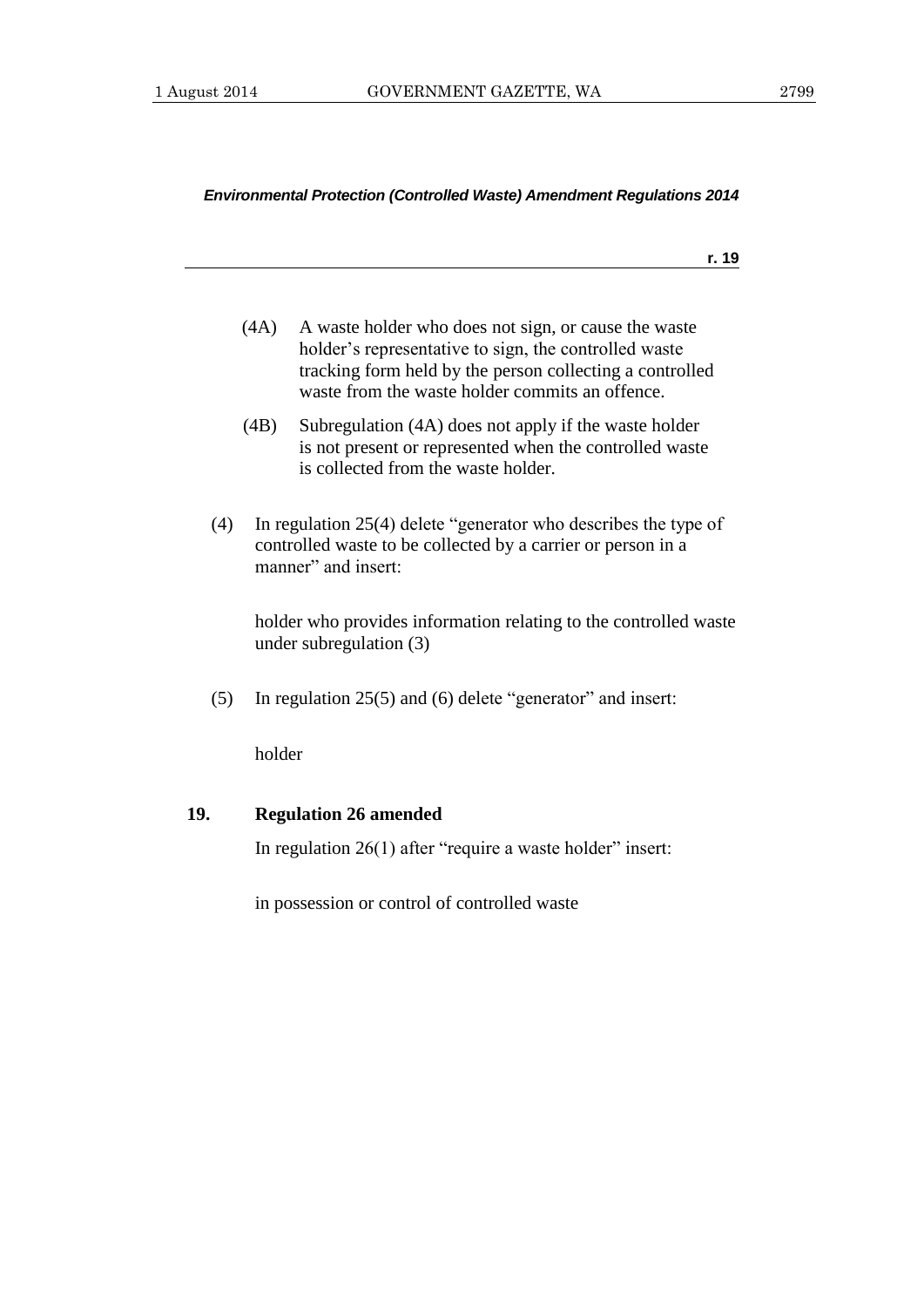**r. 20**

# **20. Regulation 27 amended**

In regulation 27(2) and (3) delete "disposal site" and insert:

waste facility

Note: The heading to amended regulation 27 is to read:

#### **Directions to transport controlled waste to waste facility**

# **21. Regulation 28 amended**

(1) In regulation 28(1) delete "number" and insert:

form, containing the information set out in Schedule 2 Division 3,

(2) In regulation 28(2) delete "or in a tank".

Note: The heading to amended regulation 28 is to read:

**Controlled waste tracking form required to transport controlled waste**

### **22. Regulation 29 amended**

- (1) In regulation 29(1):
	- (a) delete "driver of a vehicle of the carrier" and insert:

driver, employed or engaged by the carrier, of a vehicle

(b) delete "number" and insert:

form, containing the information set out in Schedule 2 Division 3,

(2) In regulation 29(2) delete "or in a tank of the carrier".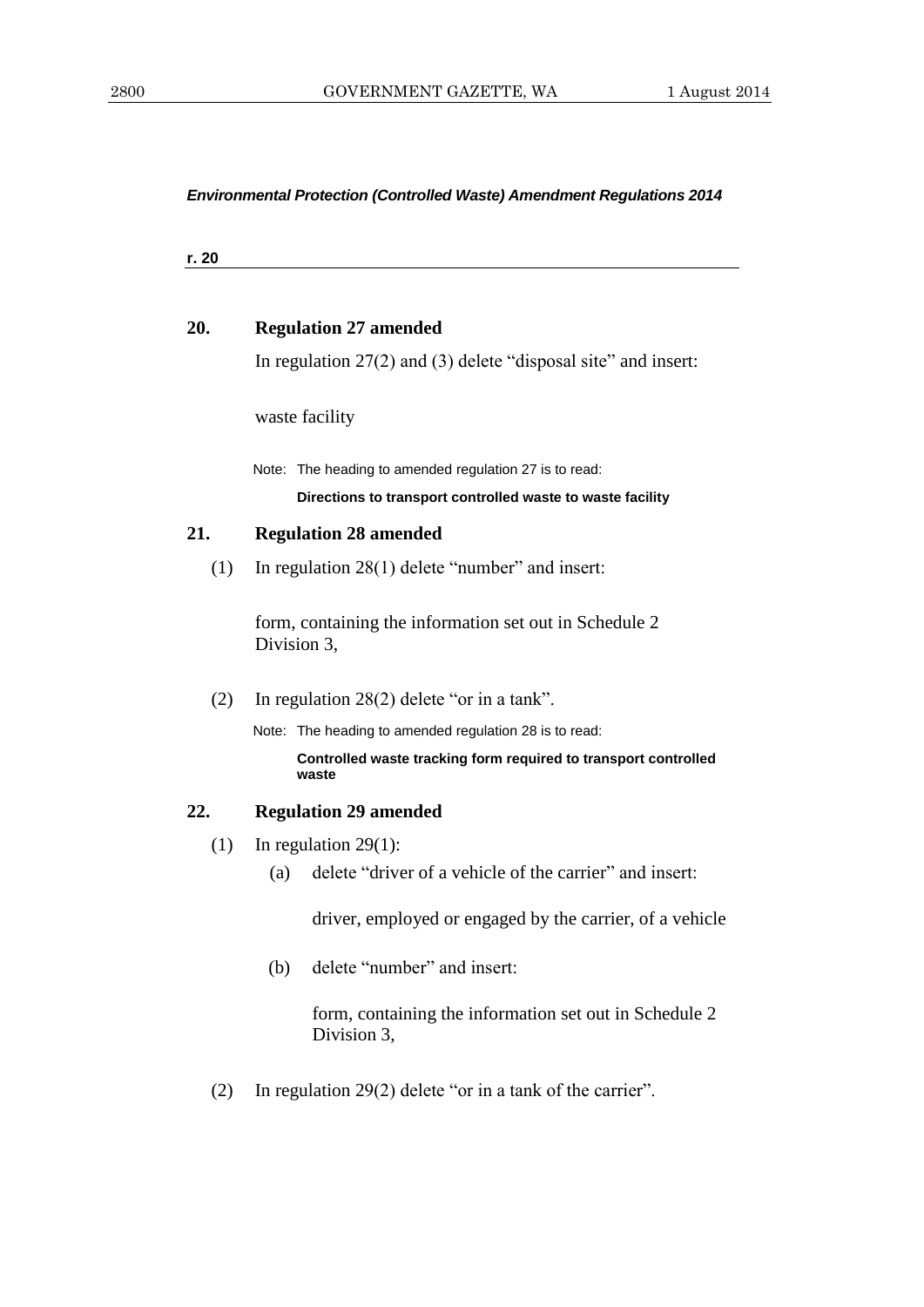**r. 23**

# **23. Regulation 30 amended**

- (1) Delete regulation 30(1) and insert:
	- (1) A carrier who fails to ensure that a vehicle or tank of the carrier that is being used on a road to transport a controlled waste is used in such a way as to prevent the waste spilling, discharging or falling from the vehicle or tank commits an offence.
- (2) Delete regulation 30(2)(a) and (b) and insert:
	- (a) the carrier issued proper instructions and took reasonable precautions to ensure that the vehicle or tank was used in compliance with subregulation (1); and
	- (b) the vehicle or tank was used otherwise than in compliance with subregulation (1) without the carrier's knowledge; and

## **24. Regulation 31A inserted**

After regulation 30 insert:

# **31A. Obligations of carrier as to transportation of anything other than controlled waste in licensed vehicle or tank**

(1) A carrier who, except with the written permission of the CEO, transports or causes to be transported on a road anything that is not a controlled waste in a vehicle or tank licensed under Part 2 commits an offence.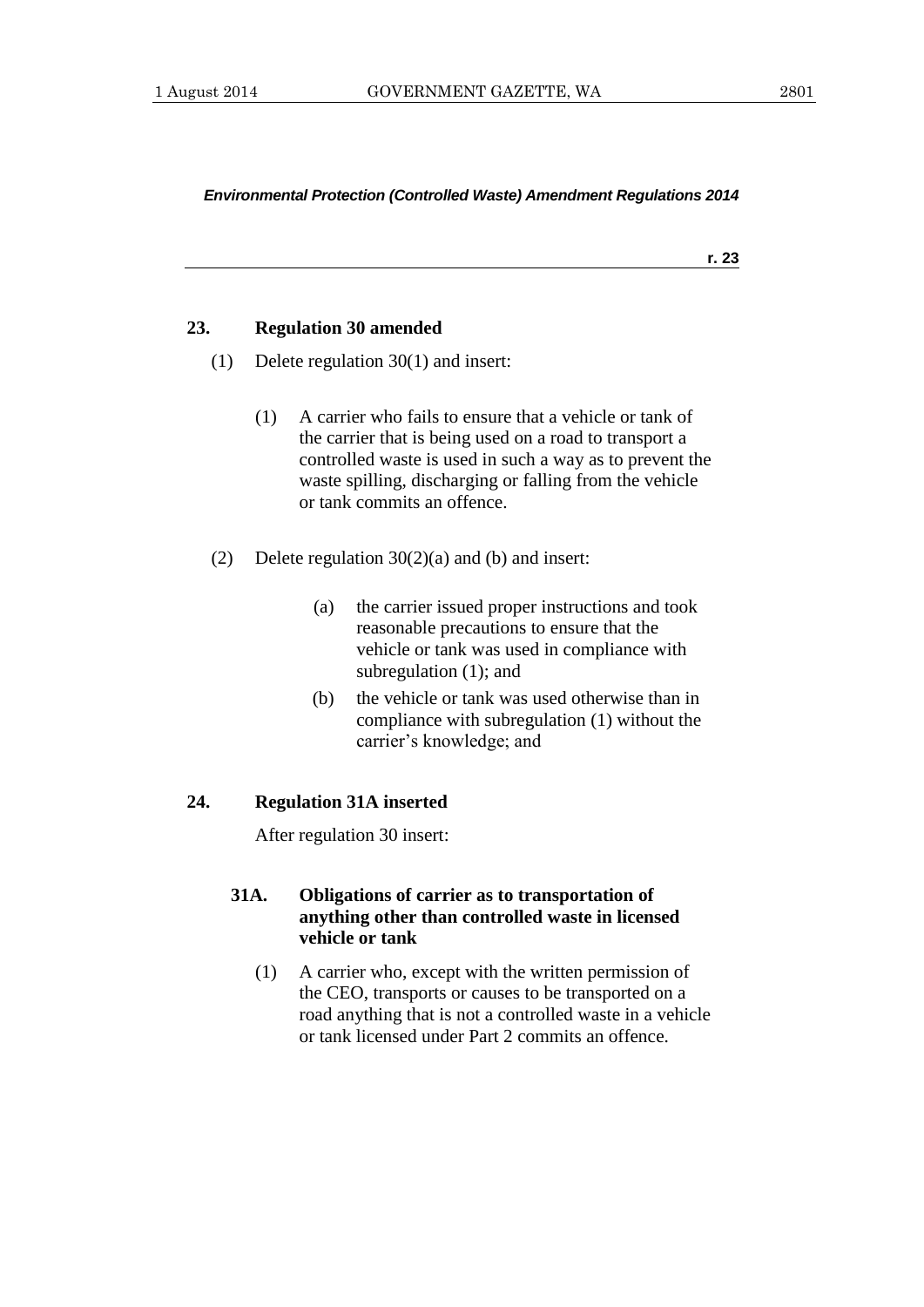#### **r. 25**

| (2) | In proceedings against a carrier for a breach of   |
|-----|----------------------------------------------------|
|     | subregulation (1), it is a defence to prove that — |

- (a) the carrier issued proper instructions and took reasonable precautions to ensure that the vehicle or tank was used in compliance with subregulation (1); and
- (b) the vehicle or tank was used otherwise than in compliance with subregulation (1) without the carrier's knowledge; and
- (c) the carrier could not by the exercise of reasonable diligence have prevented the commission of the offence.

# **25. Regulation 31 amended**

(1) In regulation 31(1) delete "of a vehicle of the carrier gives a waste generator" and insert:

employed or engaged by the carrier gives a waste holder

- (2) Delete regulation 31(2)(b) and insert:
	- (b) the driver failed to comply with subregulation (1) without the carrier's knowledge; and
- (3) In regulation 31(2) after paragraph (a) insert:

and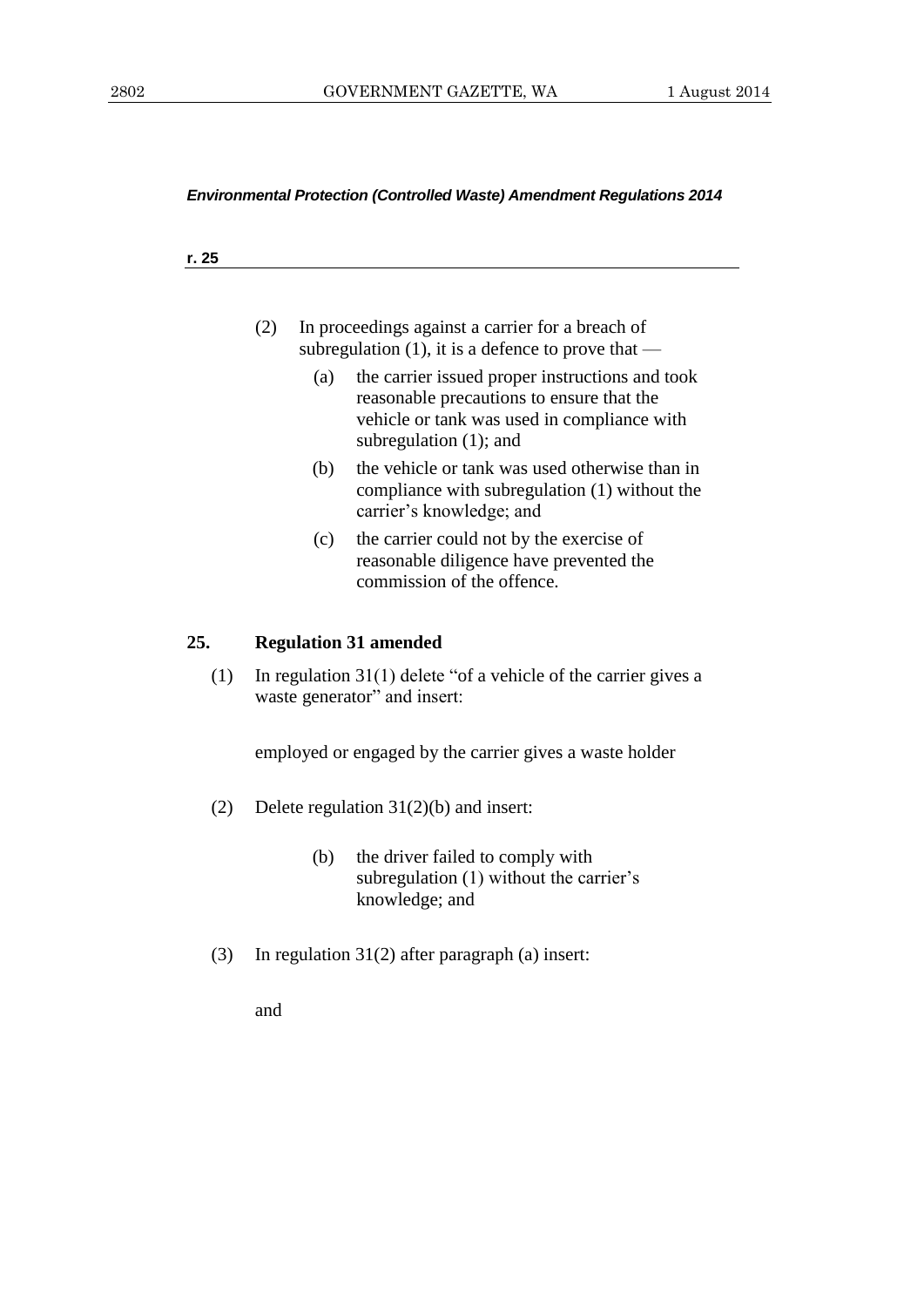**r. 26**

### **26. Regulation 32A inserted**

At the end of Part 3 Division 2 insert:

# **32A. Obligations of carrier as to controlled waste tracking form information**

 $(1)$  In this regulation —

*controlled waste tracking form information* means the information required to be contained in a controlled waste tracking form under regulation 28(1).

(2) A carrier who fails to keep a record of controlled waste tracking form information for at least 3 years from the day on which the relevant controlled waste tracking form becomes valid under regulation 36 commits an offence.

# **27. Regulation 32 amended**

In regulation 32(1) delete "number" and insert:

form, containing the information set out in Schedule 2 Division 3,

# **28. Regulation 33 amended**

In regulation 33 after "to prevent" insert:

the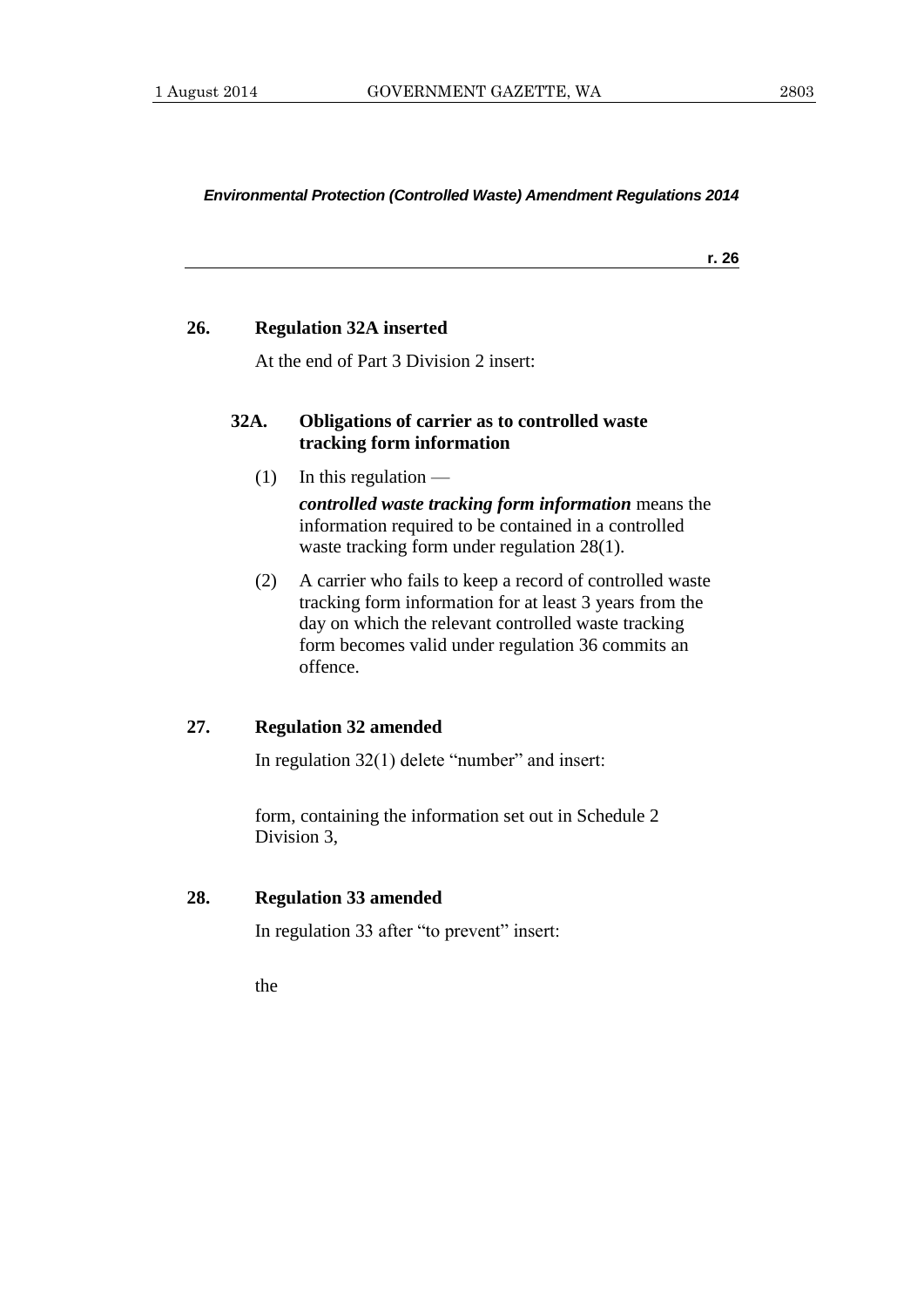**r. 29**

## **29. Regulation 34 replaced**

Delete regulation 34 and insert:

# **34. Obligations of drivers as to transportation of anything other than controlled waste in licensed vehicle or tank**

A licensed driver who carries anything that is not a controlled waste in a vehicle or tank licensed under Part 2 commits an offence unless —

- (a) the CEO has given written permission to the carrier under regulation 31A; and
- (b) the driver has obtained a copy of that permission.

# **30. Regulation 35 amended**

Delete regulation 35(1) and insert:

(1) A driver who, before transporting a controlled waste on a road for a waste holder, does not give the waste holder a receipt setting out the information in Schedule 2 Division 1 commits an offence.

# **31. Regulation 36 amended**

- (1) Before regulation 36(1) insert:
	- (1A) A reference in this regulation to a *type of controlled waste* includes a reference to a mixture of different types of controlled waste if —
		- (a) that mixture of different types of controlled waste is permitted under the authority of the relevant carrier's licence; and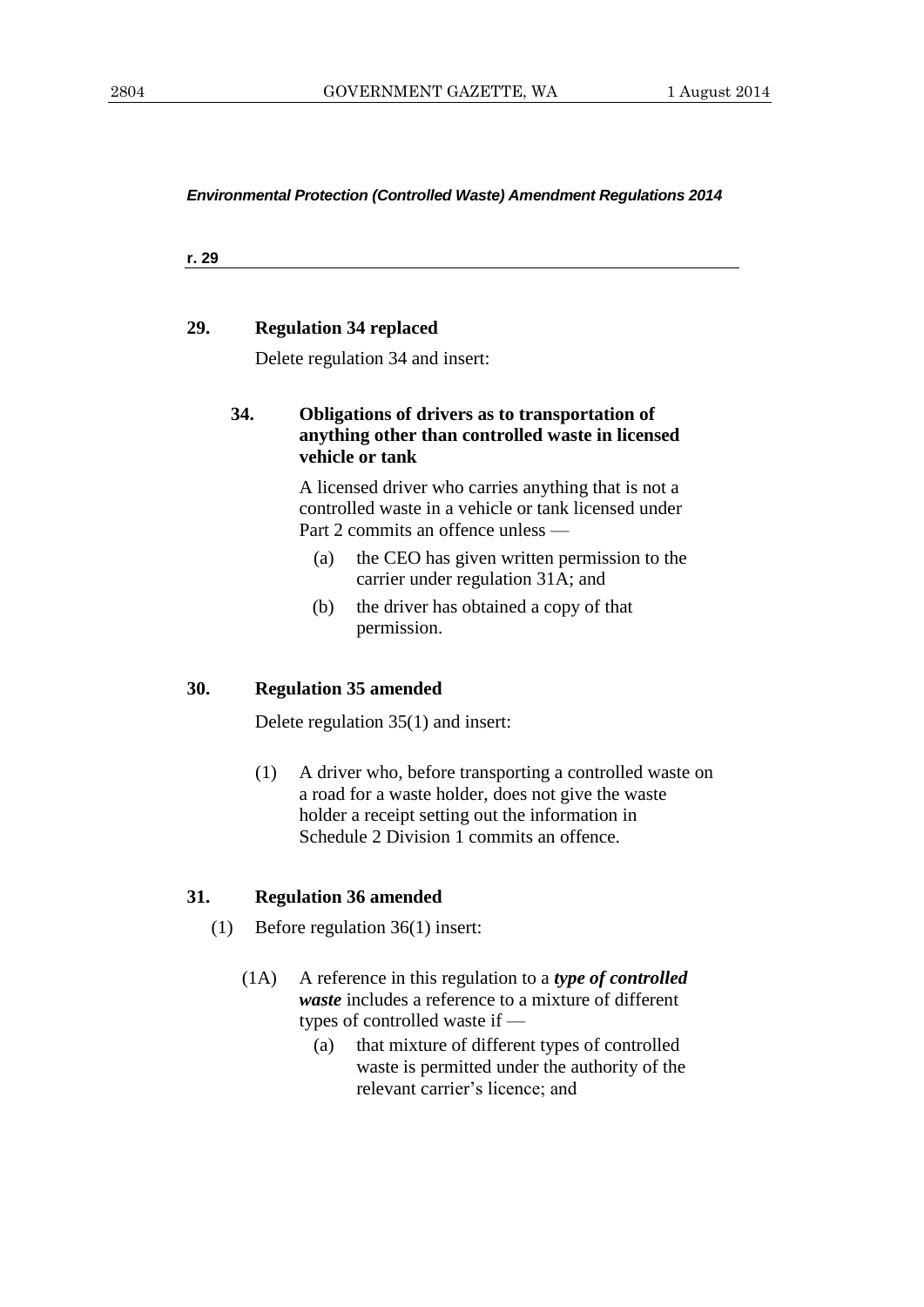| Ξ<br>٦<br>×<br>۰. |
|-------------------|
|-------------------|

- (b) all the controlled waste in that mixture is to be unloaded at the same waste facility.
- (1B) A controlled waste tracking form for the transportation on a road of a type of controlled waste that is to be unloaded at a transit facility is valid for the approved period.
- (2) In regulation 36(1):
	- (a) delete "A" and insert:

Subject to subregulation (1B), a

(b) in paragraph (c) delete "on the day on which" and insert:

when

(c) in paragraph (c) delete "disposal site" and insert:

waste facility

- (3) In regulation 36(2) in the definition of *consignment day*:
	- (a) delete "the first consignment" and insert:

any part

(b) after "tracking form is" insert:

first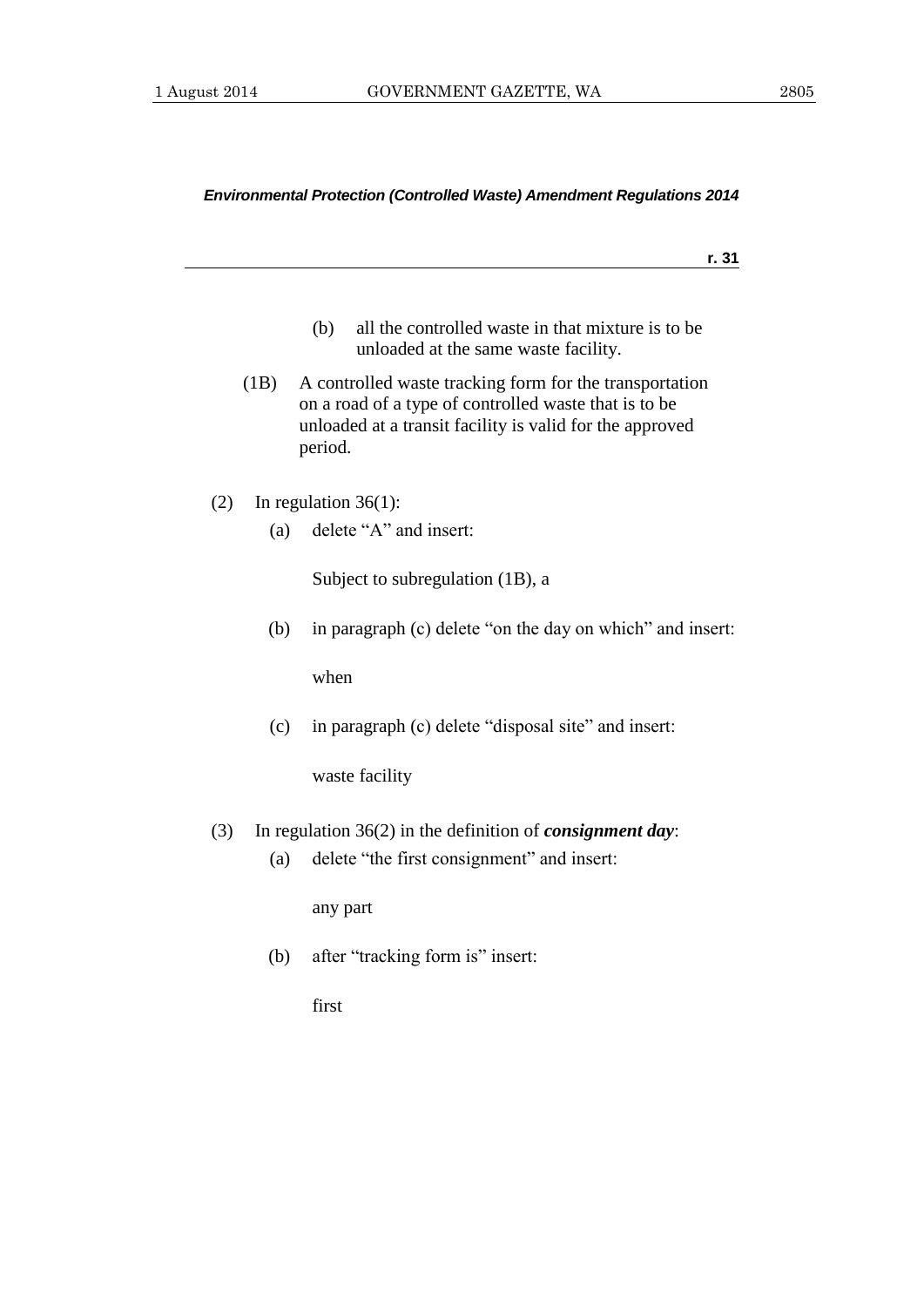#### **r. 32**

- (4) After regulation 36(2) insert:
	- (3A) A controlled waste tracking form for the transportation of a type of controlled waste on a road is valid only in respect of —
		- (a) the single vehicle or single tank; and
		- (b) the single waste facility,

specified in the controlled waste tracking form.

- (3B) For the purposes of subregulation  $(3A)(a)$ 
	- (a) if a vehicle has 2 or more trailers that contain a controlled waste, each trailer is taken to be a single vehicle; and
	- (b) if a vehicle has 2 or more tanks that contain a controlled waste, each tank is taken to be a single tank.
- (5) In regulation 36(3):
	- (a) delete "subregulation (1)," and insert:

subregulations (1) and (3A),

(b) delete "consignment" and insert:

collection

- (c) delete "waste generators or".
- (6) In regulation 36(1) after paragraph (a) insert:
	- or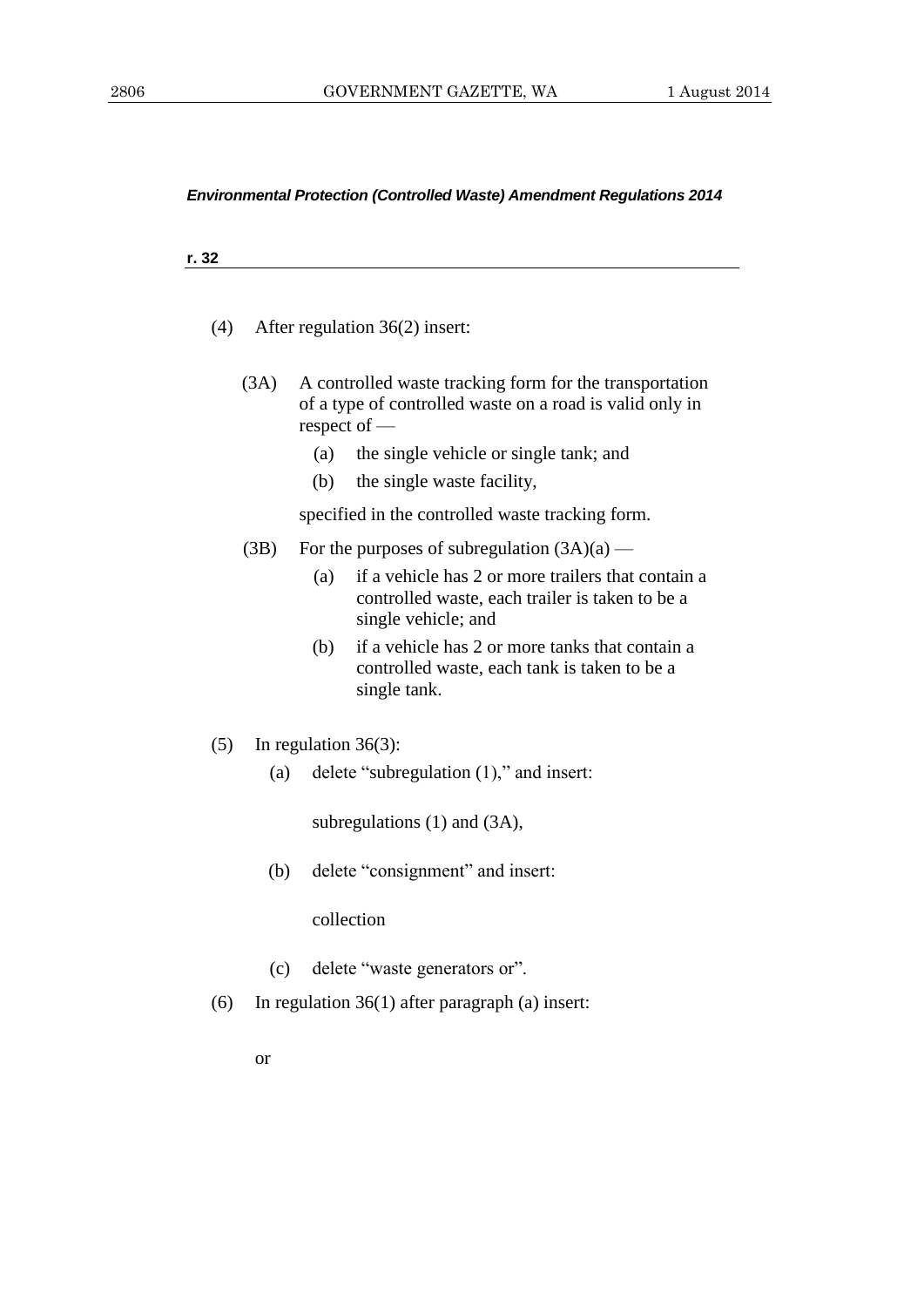**r. 32**

### **32. Regulation 38 replaced**

Delete regulation 38 and insert:

# **38. CEO to ensure each controlled waste tracking form has unique number**

The CEO is to cause each controlled waste tracking form issued by the Department to have a unique number recorded on the form.

# **33. Part 3 Division 5 heading replaced**

Delete the heading to Part 3 Division 5 and insert:

# **Division 5 — Unloading controlled waste**

#### **34. Regulation 39 amended**

- (1) Delete regulation 39(1) and insert:
	- (1) A driver must not unload a controlled waste from a vehicle or tank except at a waste facility that may lawfully receive that type of controlled waste unless the waste is —
		- (a) unloaded as approved or directed by the CEO under subregulation (5); or
		- (b) unloaded so that it can be transferred directly to another vehicle or tank.
- (2) In regulation 39(2):
	- (a) delete "disposal site —" and insert: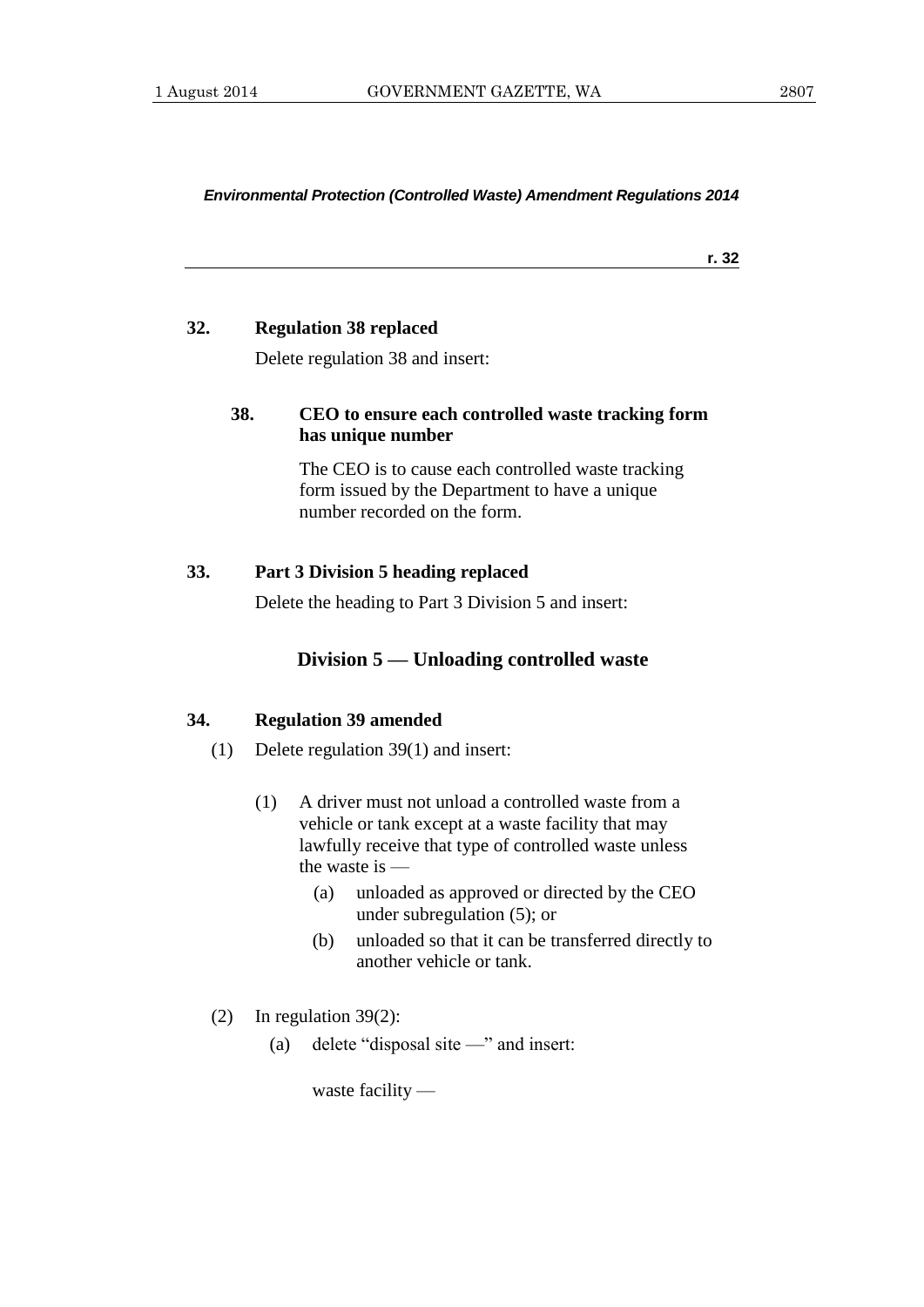**r. 34**

(b) in paragraph (a) delete "valid; and" and insert:

valid under regulation 36; and

- (3) Delete regulation 39(5) and (6) and insert:
	- (5) The CEO may approve or direct the unloading of a controlled waste —
		- (a) at a specified waste facility other than the waste facility specified in the controlled waste tracking form for the transportation of that waste; and
		- (b) at a specified time.
- (4) Delete regulation 39(7) and insert:
	- (7) A person who contravenes subregulation (1), (2), (3) or (4) commits an offence.
- (5) In regulation 39(8):
	- (a) delete the passage that begins with "It" and ends with "that —" and insert:

In proceedings against a carrier for a breach of subregulation (4), it is a defence for the carrier to prove  $that -$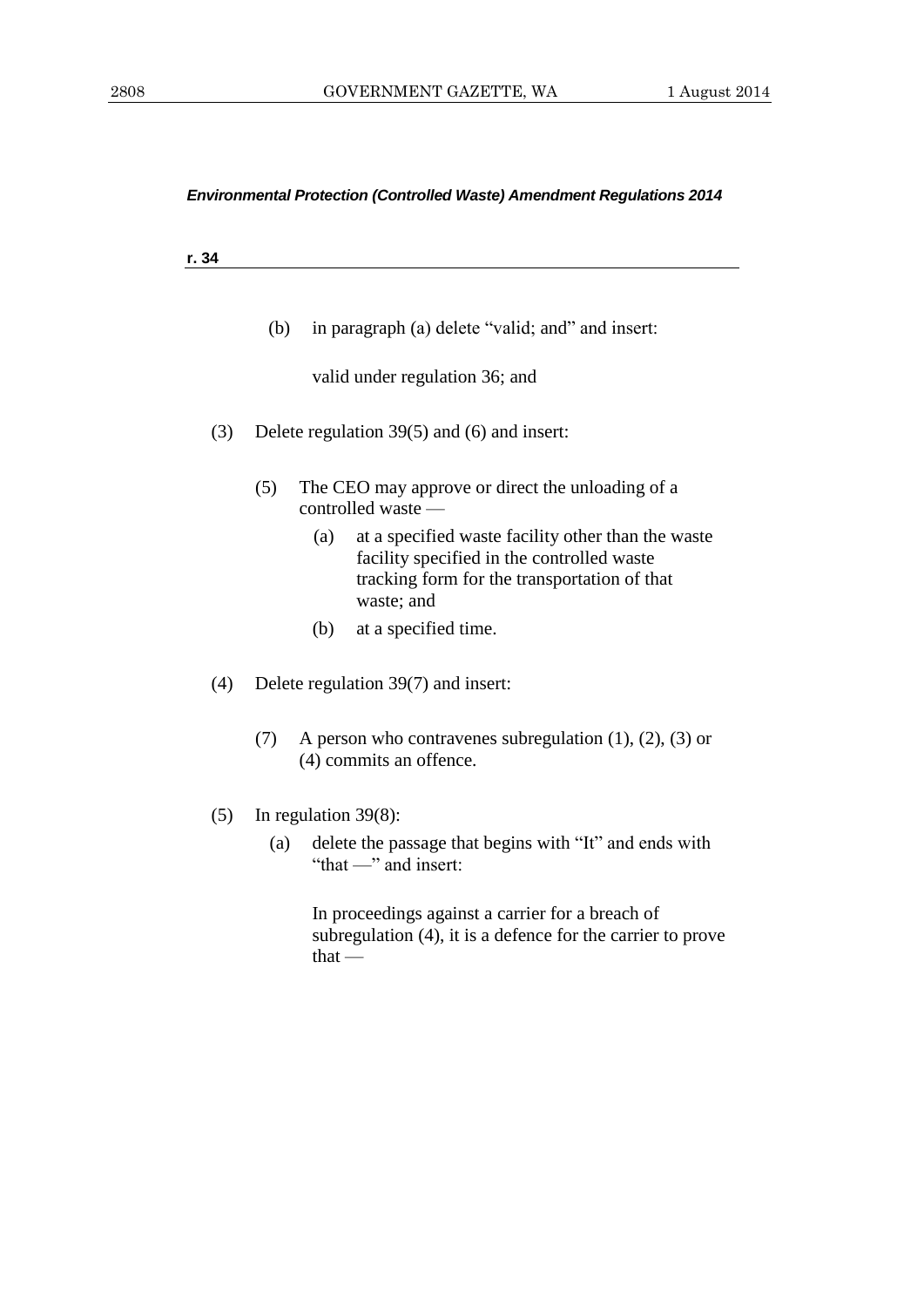#### **r. 35**

- (b) delete paragraph (b) and insert:
	- (b) the driver failed to comply with either or both of those subregulations, as the case may be, without the carrier's knowledge; and
- (6) In regulation 39(8) after paragraph (a) insert:

and

Note: The heading to amended regulation 39 is to read:

#### **Obligations as to unloading controlled waste**

# **35. Regulation 40 amended**

- (1) Delete regulation 40(1) and insert:
	- (1) Before unloading a controlled waste at a waste facility, the driver of the vehicle on which the waste is carried to the facility must —
		- (a) if the driver is a licensed driver, present the driver's identification card issued under regulation 19 to the occupier of the waste facility; and
		- (b) give the controlled waste tracking form for the waste to be unloaded at the waste facility to the occupier of the waste facility.
	- (2A) If the occupier of a waste facility is not present when the driver proposes to unload a controlled waste at the waste facility, subregulation (1) is complied with if the carrier or the driver gives to the occupier within 7 days after the controlled waste is unloaded at the waste facility —
		- (a) a copy of the controlled waste tracking form; or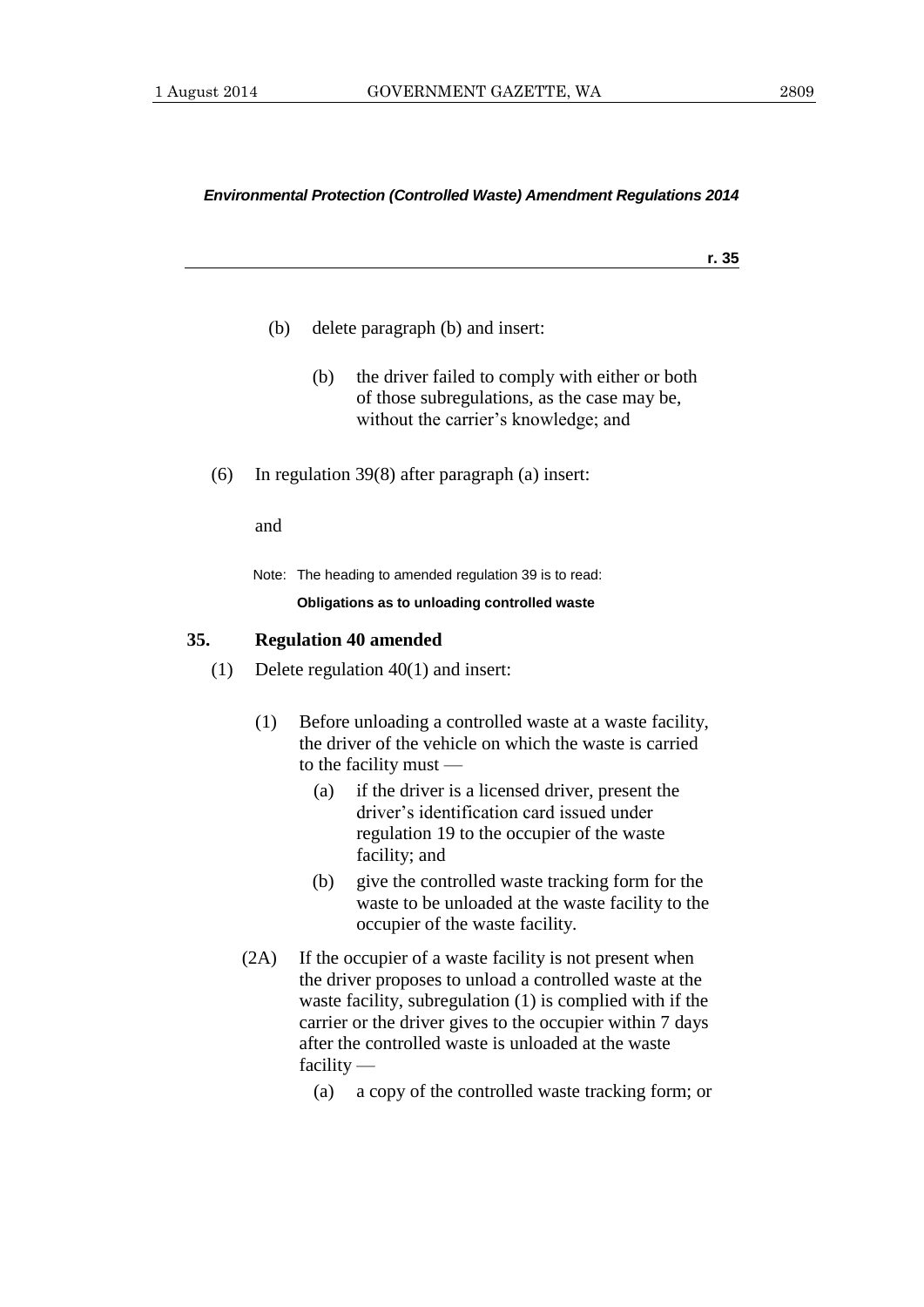#### **r. 36**

(b) the controlled waste tracking number and the information set out in Schedule 2 Division 3 that the controlled waste tracking form contains.

# **36. Regulation 41A inserted**

After regulation 40 insert:

# **41A. Carrier to provide CEO with copy of controlled waste tracking form**

- (1) Within 14 days after a controlled waste is unloaded from a vehicle or tank at a waste facility, the carrier must give to the CEO —
	- (a) a copy of the controlled waste tracking form for the transportation of the controlled waste; or
	- (b) the controlled waste tracking number and the information set out in Schedule 2 Division 3 that the controlled waste tracking form contains.
- (2) Subregulation (1) does not apply to the unloading of a controlled waste at a transit facility unless a separate controlled waste tracking form has been issued for the transportation of the controlled waste from the transit facility.
- (3) A carrier who contravenes subregulation (1) commits an offence.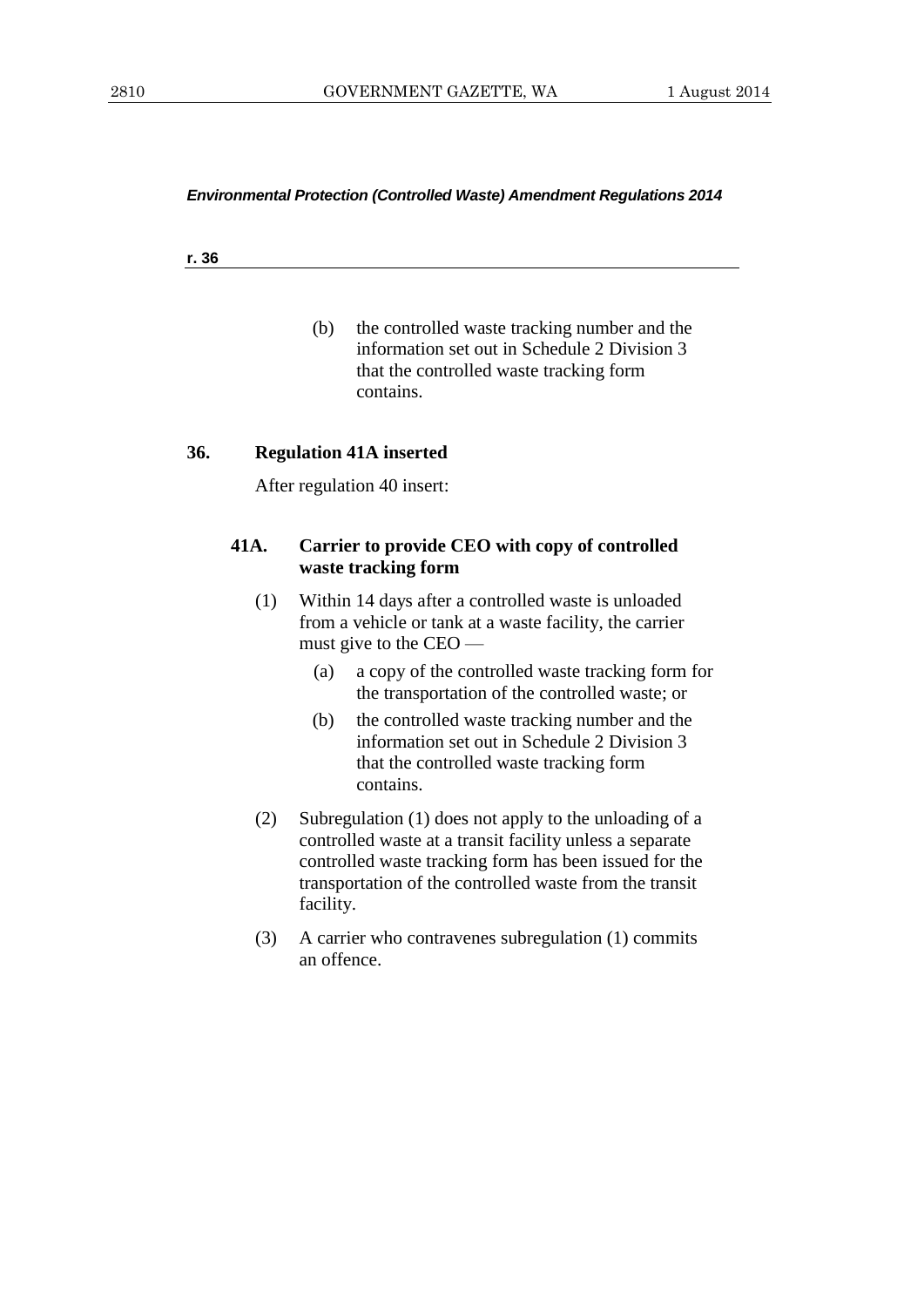**r. 37**

## **37. Regulation 41 amended**

- (1) In regulation  $41(1)$ :
	- (a) delete "disposal site" and insert:

waste facility

(b) delete "site." and insert:

waste facility.

- (2) Delete regulation 41(2) and (3) and insert:
	- (2) If the occupier of a waste facility is not present when the controlled waste is unloaded at the waste facility, the occupier complies with subregulation (1) if the occupier records the information referred to in that subregulation within 7 days after the carrier or the driver complies with regulation 40(2A).
	- (3) A copy of a controlled waste tracking form completed under subregulation (1), or the controlled waste tracking number and the information set out in Schedule 2 Division 4 that the controlled waste tracking form contains, must be kept by the occupier of the waste facility for at least 3 years from the day on which the waste is unloaded at the waste facility.
- (3) In regulation  $41(4)$ :
	- (a) delete "disposal site" and insert: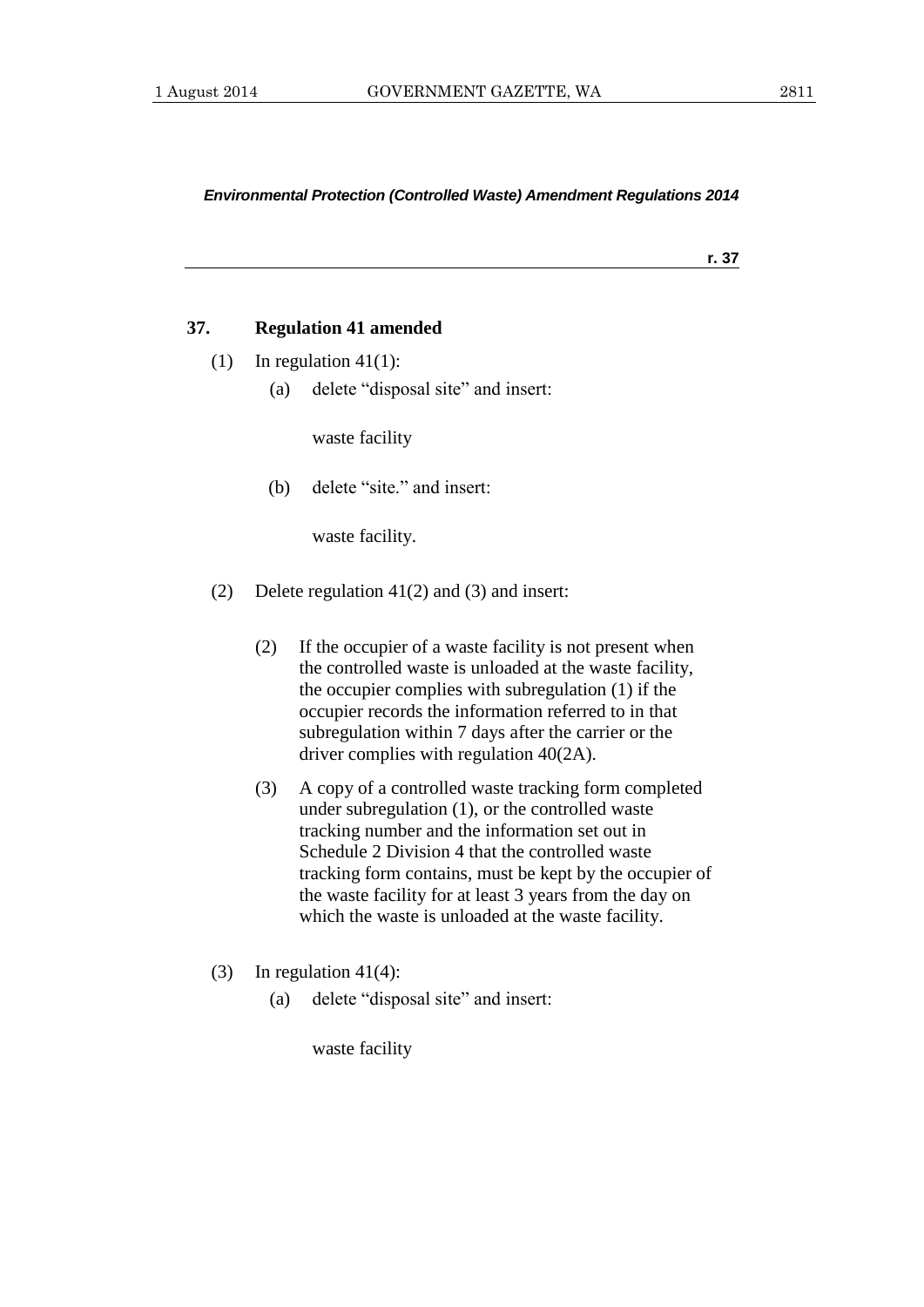**r. 37**

(b) after "must give" insert:

to the driver

(c) delete "delivered to the site." and insert:

unloaded at the waste facility.

(4) In regulation 41(5) delete "disposal site" and insert:

- (5) Delete regulation 41(6) and insert:
	- (6) The occupier of a waste facility who receives a controlled waste must send to the CEO within 14 days after the day on which the waste was unloaded at the waste facility —
		- (a) a copy of the controlled waste tracking form to be kept by the occupier under subregulation (3); or
		- (b) if subregulation (2) applies, the information to be recorded and kept by the occupier under that subregulation.
	- (7A) Subregulations (1), (2) and (6) do not apply to the occupier of a transit facility at which a controlled waste is unloaded unless a separate controlled waste tracking form has been issued for the transportation of the controlled waste from the transit facility.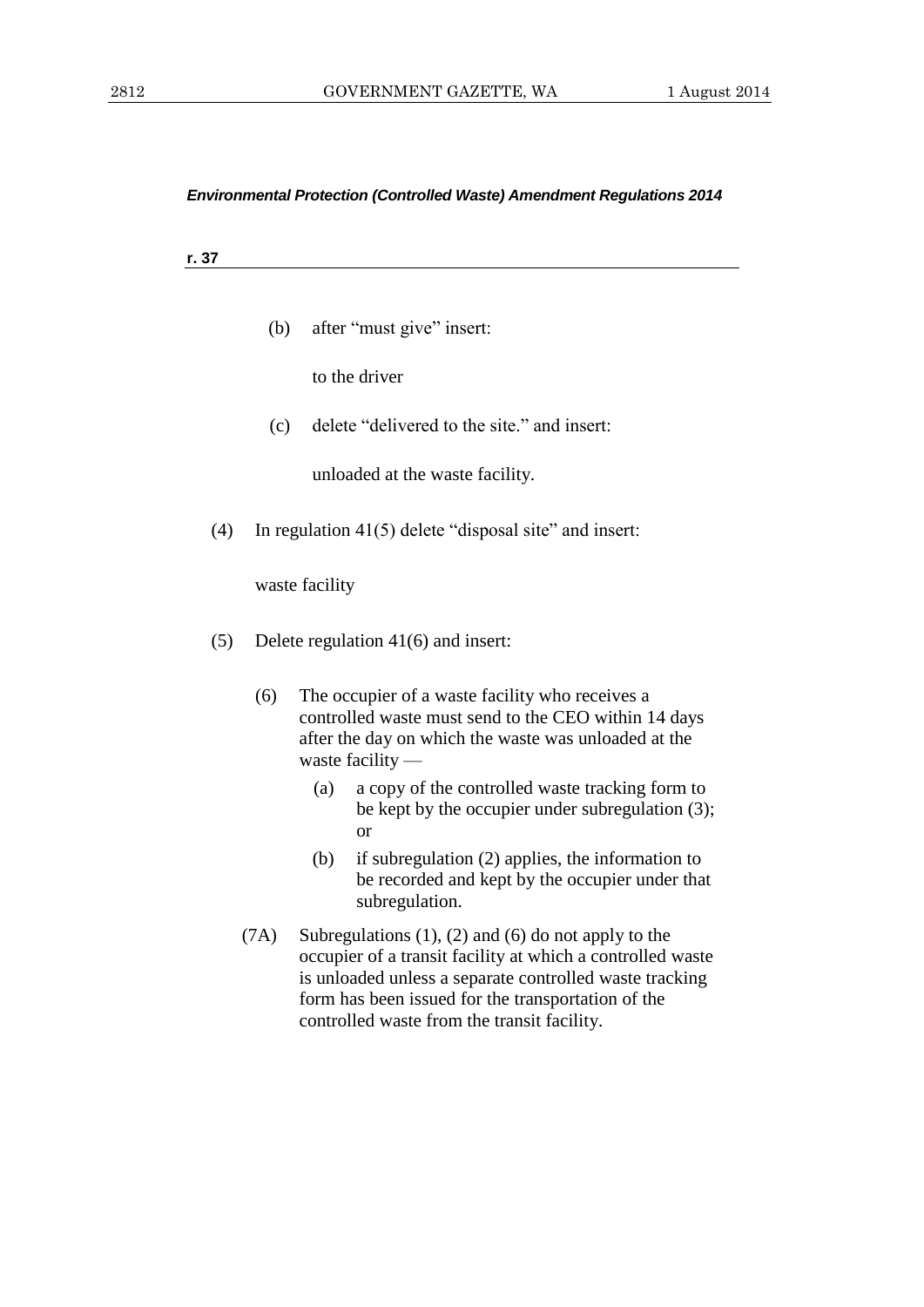#### **r. 38**

- (6) In regulation  $41(7)$ :
	- (a) delete "disposal site" and insert:

waste facility

(b) delete "(2),".

Note: The heading to amended regulation 41 is to read:

**Obligations of occupier of waste facility**

#### **38. Regulation 42 amended**

- (1) In regulation 42 delete the definition of *disposal site*.
- (2) In regulation 42 insert in alphabetical order:

*waste facility* means a waste facility of the kind referred to in paragraph (a) or (b) of the definition of *waste facility* in regulation 2.

(3) In regulation 42 in the definition of *material containing asbestos* paragraph (c) delete "*1911*." and insert:

*1911*;

Note: The heading to amended regulation 42 is to read:

**Terms used**

# **39. Regulation 43 amended**

In regulation 43 delete "disposal site" and insert: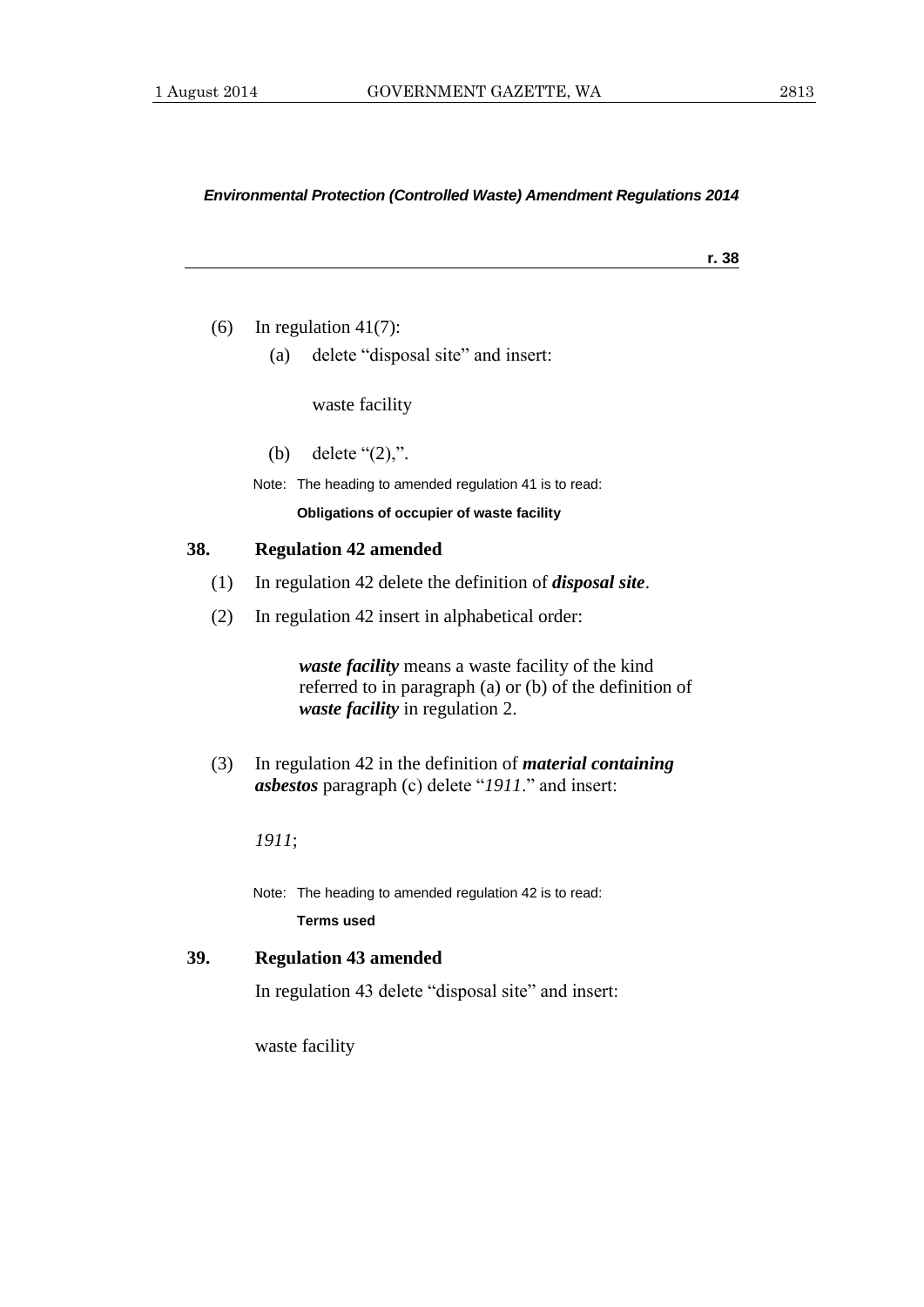**r. 40**

| 40. | <b>Regulation 44 amended</b>                               |  |  |
|-----|------------------------------------------------------------|--|--|
|     | In regulation 44 delete "disposal site" and insert:        |  |  |
|     | waste facility                                             |  |  |
| 41. | <b>Regulation 45 amended</b>                               |  |  |
|     | In regulation 45:                                          |  |  |
|     | in paragraph (a) delete "disposal site" and insert:<br>(a) |  |  |
|     | waste facility                                             |  |  |
|     | in paragraph (b) delete "site" and insert:<br>(b)          |  |  |
|     | waste facility                                             |  |  |
| 42. | <b>Regulation 46 amended</b>                               |  |  |
|     | In regulation 46:                                          |  |  |
|     | delete "disposal site," and insert:<br>(a)                 |  |  |
|     | waste facility,                                            |  |  |

(b) in paragraph (a) delete "disposal site" and insert: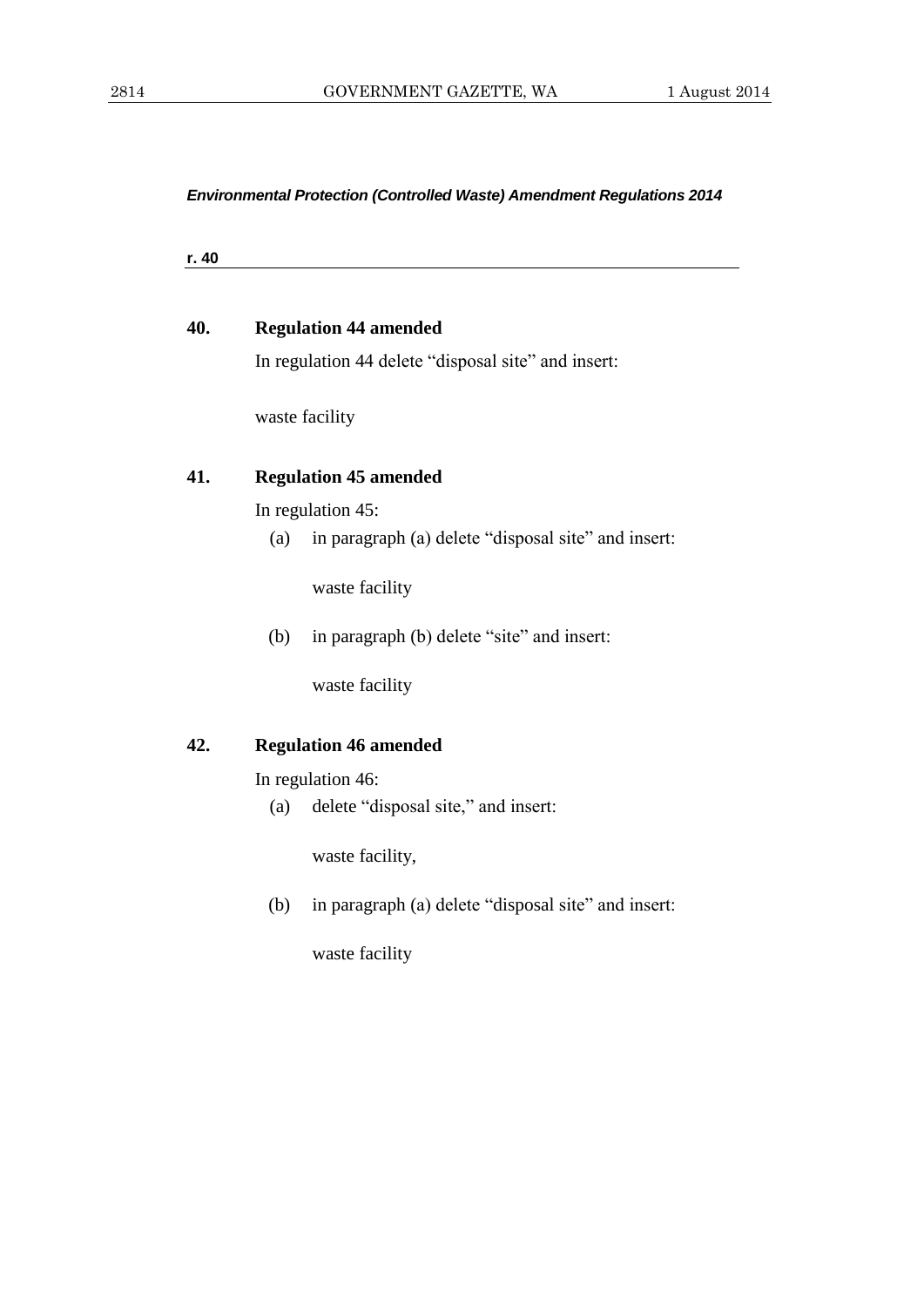**r. 43**

# **43. Regulation 49 amended**

After regulation 49(1) insert:

- (2A) The CEO may give an exemption subject to conditions, or limited to circumstances, specified in the notice.
- (2B) Without limiting subregulation (2A), the conditions that may be specified in a notice giving an exemption include these —
	- (a) that the person given the exemption must transport the relevant controlled waste to a specified place within a specified period;
	- (b) that the person given the exemption must transport the relevant controlled waste in accordance with specified requirements;
	- (c) that the person given the exemption must keep specified records relating to the amount, containment type and location of the relevant controlled waste;
	- (d) that the person given the exemption must provide a written report to the CEO relating to the transportation and unloading of the relevant controlled waste when required to do so by the CEO.
- (2C) In subregulation  $(2B)$  —

*containment type*, of a controlled waste, refers to the controlled waste being either bulk controlled waste or packaged controlled waste;

*relevant controlled waste* means the controlled waste to which an exemption given under subregulation (1) relates;

*specified* means specified in a notice giving an exemption under subregulation (1).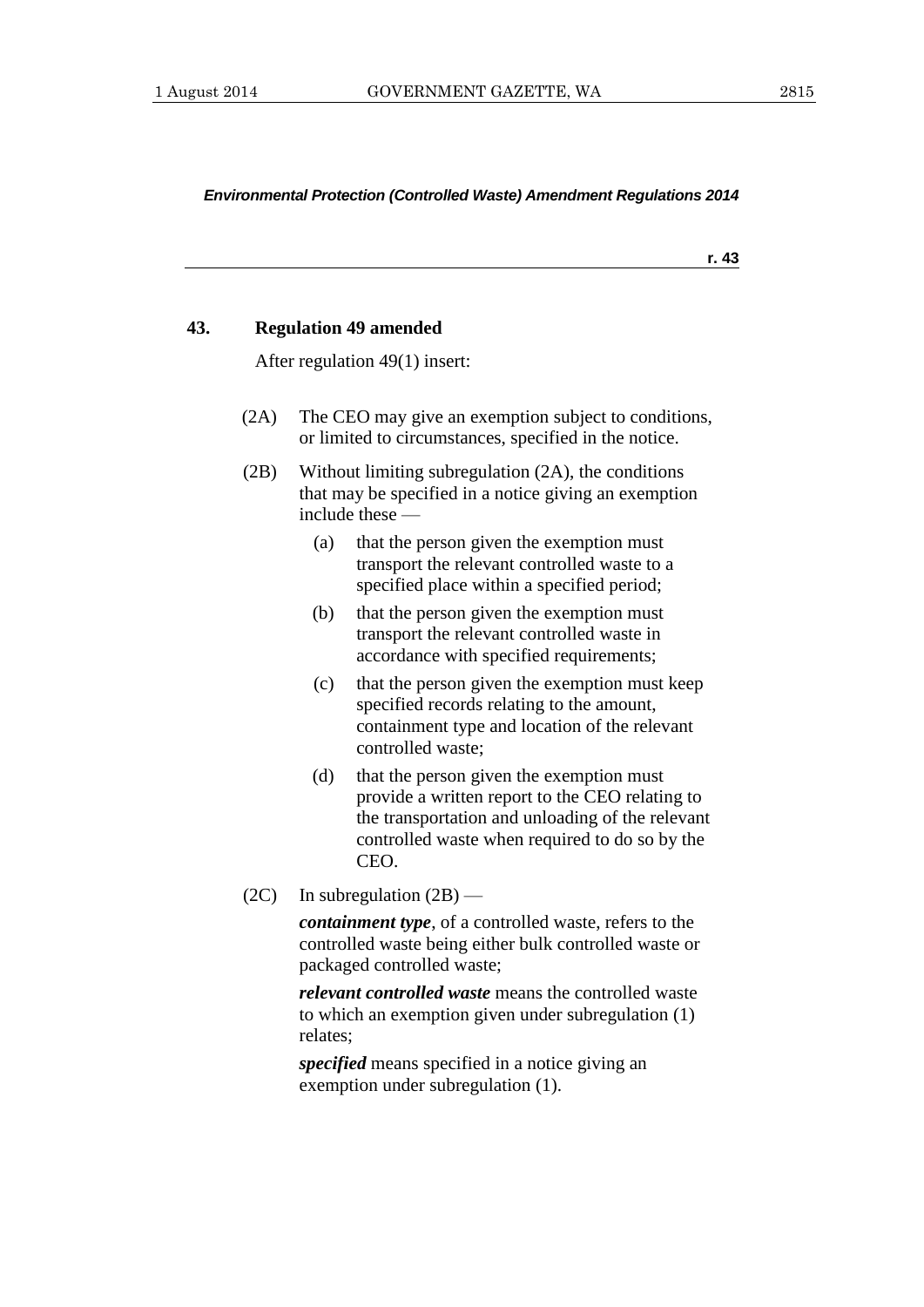#### **r. 44**

- (2D) If the CEO gives an exemption, the CEO must specify in the notice the period for which the exemption applies.
- (2E) If a condition subject to which an exemption is given is breached, the exemption ceases to have effect.

# **44. Regulation 50A inserted**

After regulation 49 insert:

# **50A. Application for exemption**

- (1) A person may apply to the CEO in the approved form for an exemption under regulation 49.
- (2) Before determining the application, the CEO may require the applicant to provide any further information the CEO requires in any particular case.

# **45. Regulation 52 amended**

After regulation 52(1) insert:

(2A) The reference in subregulation (1) to regulations 5(2), 6(1), 6(2) and 12 includes a reference to those provisions as applied by regulation 25C(5).

# **46. Regulations 55, 56 and 57 deleted**

Delete regulations 55, 56 and 57.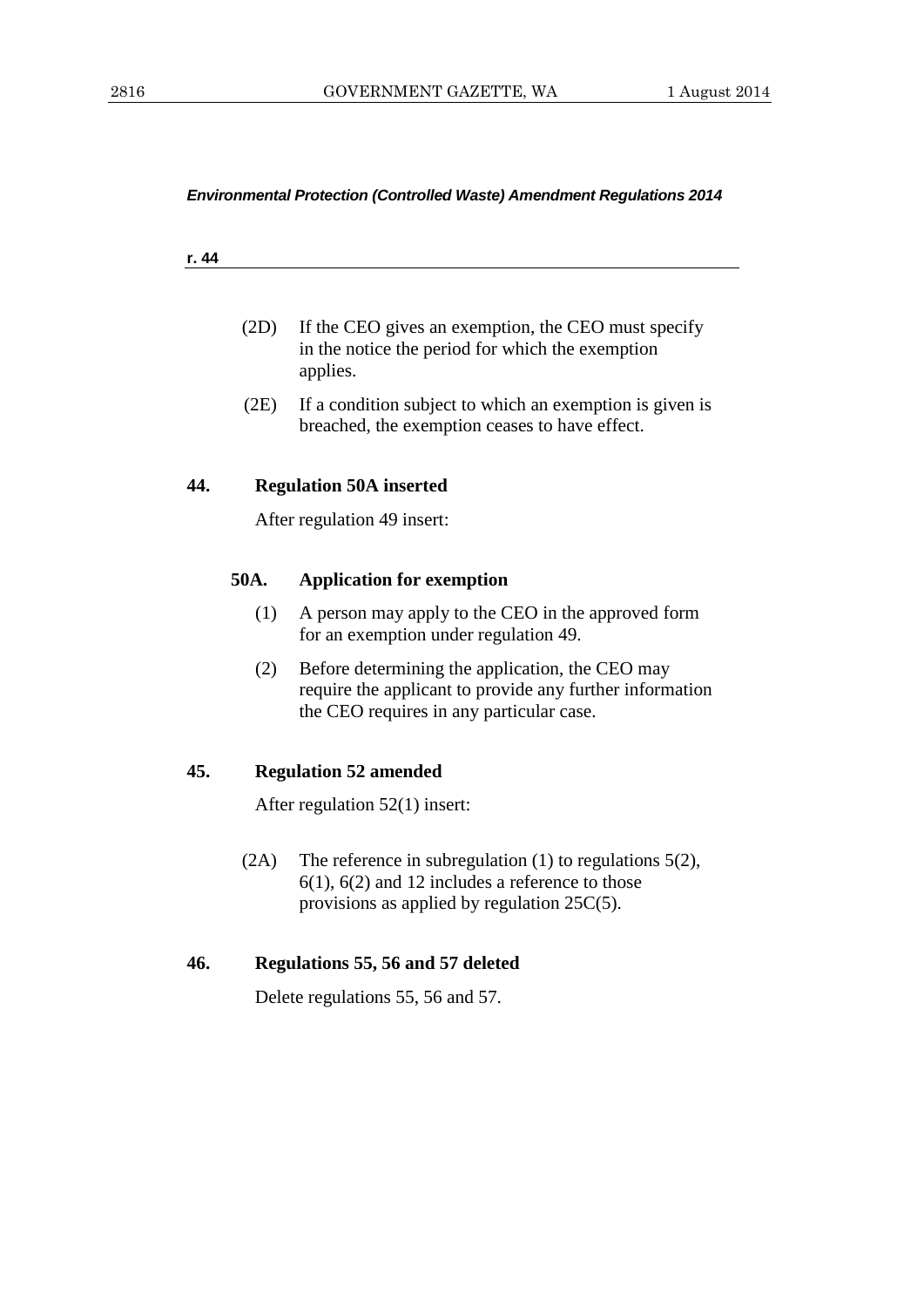**r. 47**

### **47. Schedule 1 amended**

In Schedule 1:

(a) at the end of the item "Cyanides (organic)" insert:

and nitriles

(b) in the item that begins with "Encapsulated," delete "polymerized" and insert:

polymerised controlled

(c) at the end of the item "Filter cake" insert:

containing controlled wastes

(d) at the end of the item "Fly ash" insert:

other than fly ash generated from Australian coal fired power stations

- (e) delete the item "Mineral oil emulsions";
- (f) after the item that begins with "Organohalogen" insert:

Oxidising agents

(g) delete the item that begins with "Polychorinated Biphenyls" and insert:

Polychlorinated Biphenyls (PCBs)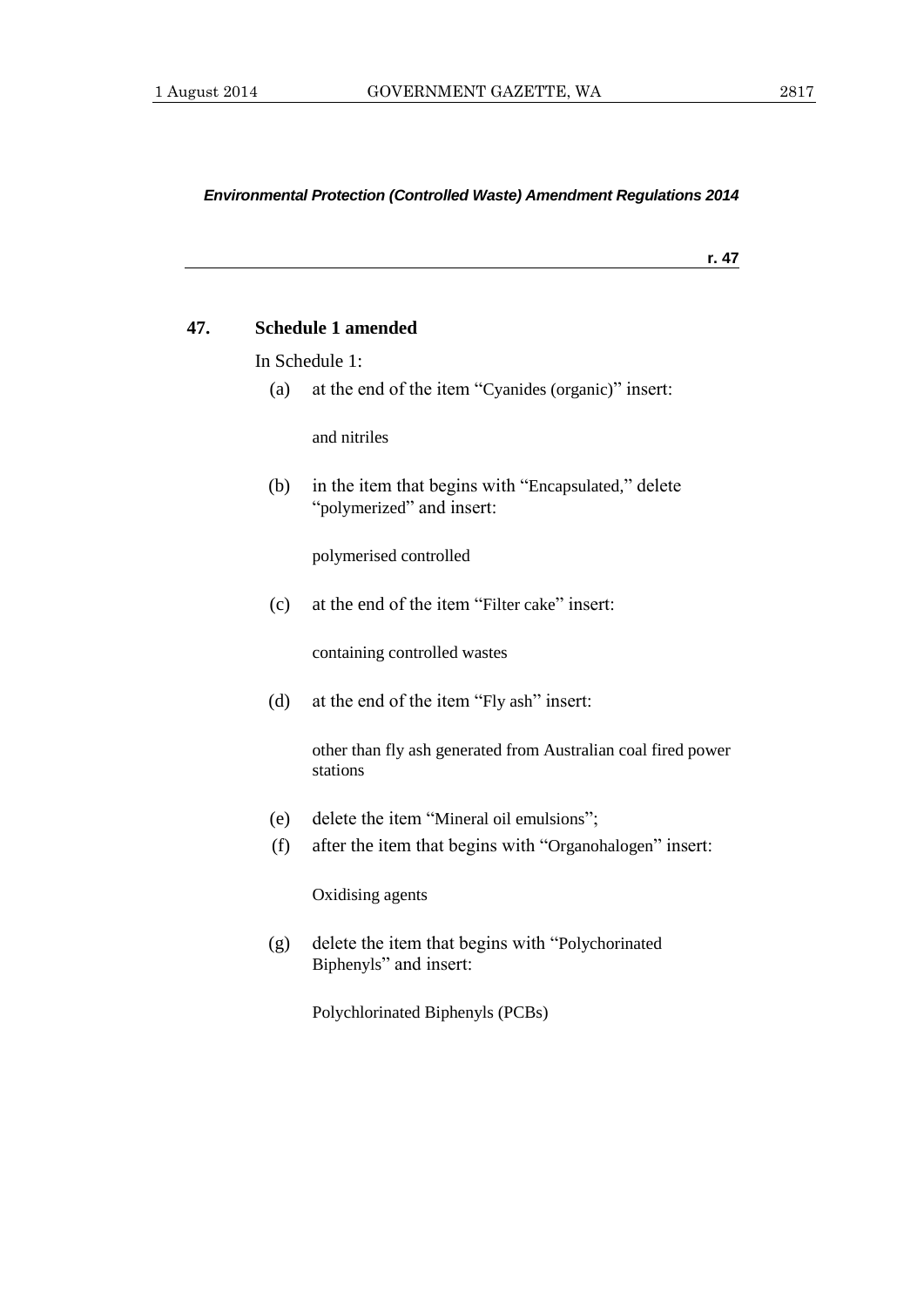**r. 48**

(h) before the item that begins with "Residues" insert:

Reactive chemicals Reducing agents

(i) after the item that begins with "Waste mineral oils" insert:

Waste oil and water, or hydrocarbons and water, mixtures or emulsions

### **48. Schedules 2 and 3 replaced**

Delete Schedules 2 and 3 and insert:

# **Schedule 2 — Transport information**

[r. 25, 28, 29, 32, 35, 40, 41A, 41]

# **Division 1** — **Information to be provided by driver to waste holder**

Controlled waste tracking number for transportation of the controlled waste

Type of controlled waste

Amount of controlled waste loaded onto or into vehicle or tank

Date controlled waste is loaded onto or into vehicle or tank

## **Division 2** — **Information to be provided by waste holder**

Type of controlled waste

Amount of controlled waste

Containment type (bulk or packaged)

Physical state of controlled waste (solid, liquid or gaseous)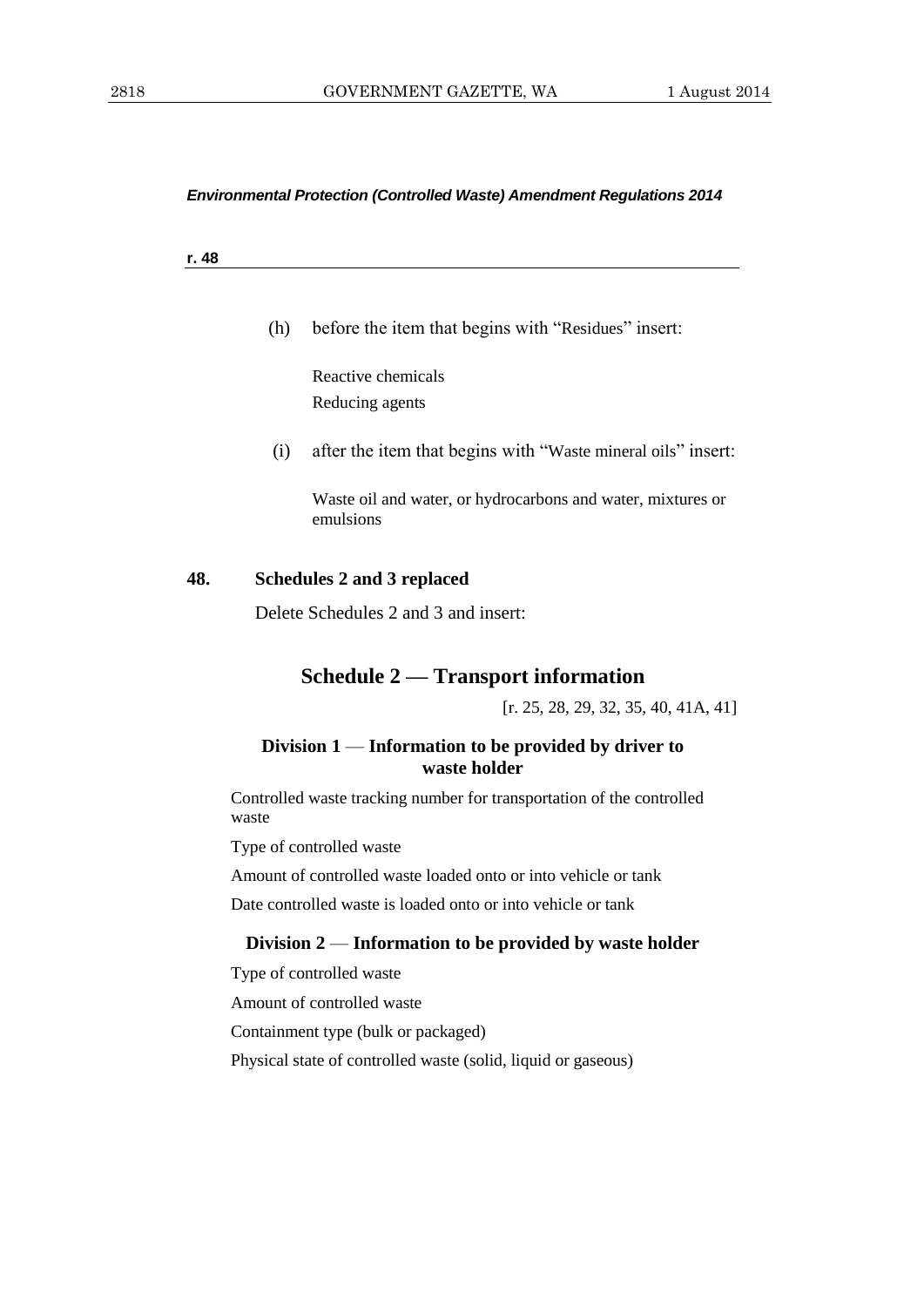**r. 48**

# **Division 3 — Information to be recorded on controlled waste tracking form**

Waste holder's name or identification number

Waste holder's address

Name and address of waste facility

Type of controlled waste

Date loaded onto or into vehicle or tank

Amount of controlled waste

Type and amount of controlled waste unloaded at waste facility without occupier being present, and date of unloading

Type and amount of controlled waste loaded onto or into, or unloaded from, vehicle or tank at transit facility, and date of loading or unloading

Containment type (bulk or packaged)

Physical state of controlled waste (solid, liquid or gaseous)

Driver's name

Driver's licence number (if licence required under these regulations)

Vehicle registration number

Tank licence number (if licence required under these regulations)

Carrier's name

Carrier's licence number

Vehicle or tank capacity

# **Division 4** — **Information to be recorded by the occupier of waste facility**

Name and address of waste facility

Date of receipt at waste facility

Type of controlled waste

Amount of controlled waste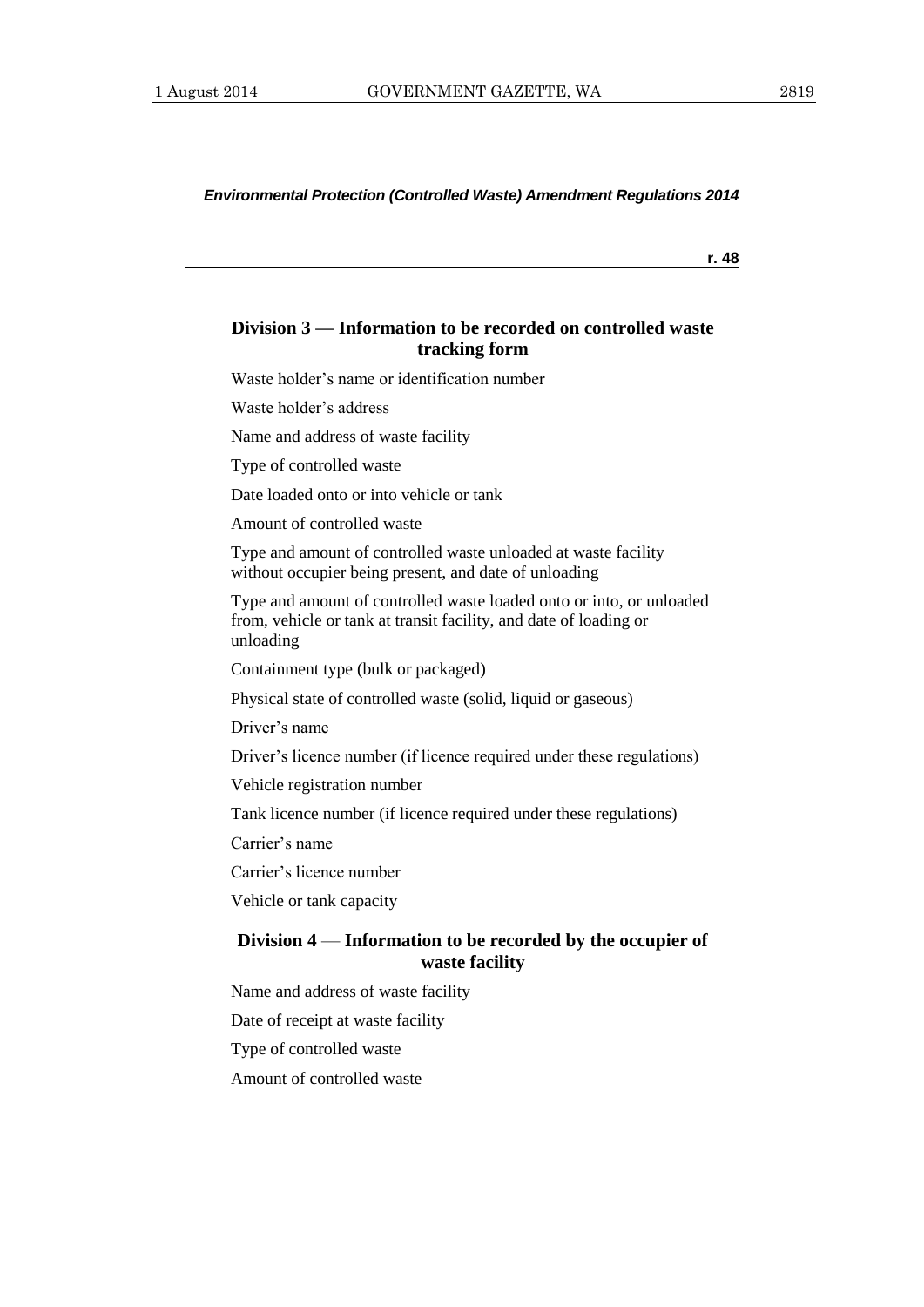**r. 48**

Type of disposal, treatment or handling of controlled waste at waste facility

Discrepancies

|             |                                                                                  | [r. 54]                                               |
|-------------|----------------------------------------------------------------------------------|-------------------------------------------------------|
| <b>Item</b> | Type of fee                                                                      | Fee<br>\$                                             |
| 1.          | Licence as a carrier $(r. 4(1))$                                                 | $225.00$ one year<br>555.00 3 years<br>885.00 5 years |
| 2.          | Licence as a driver $(r. 4(1), 20(1))$                                           | $225.00$ one year<br>345.00 3 years<br>465.00 5 years |
| 3.          | Licence for a vehicle or tank $(r. 4(1))$                                        | $225.00$ one year<br>345.00 3 years<br>465.00 5 years |
| 4.          | Renewal of licence as a carrier $(r. 9(1))$                                      | $165.00$ one year<br>495.00 3 years<br>825.00 5 years |
| 5.          | Renewal of licence as a driver $(r. 9(1))$                                       | 60.00 one year<br>180.00 3 years<br>300.00 5 years    |
| 6.          | Renewal of licence for a vehicle or tank<br>(r. 9(1))                            | 60.00 one year<br>180.00 3 years<br>300.00 5 years    |
| 7.          | Application for a condition of a licence to be<br>changed or removed $(r. 6(5))$ | 105.00                                                |
| 8.          | Application for transfer of licence $(r. 25C(2))$                                | 105.00                                                |

# **Schedule 3 — Fees**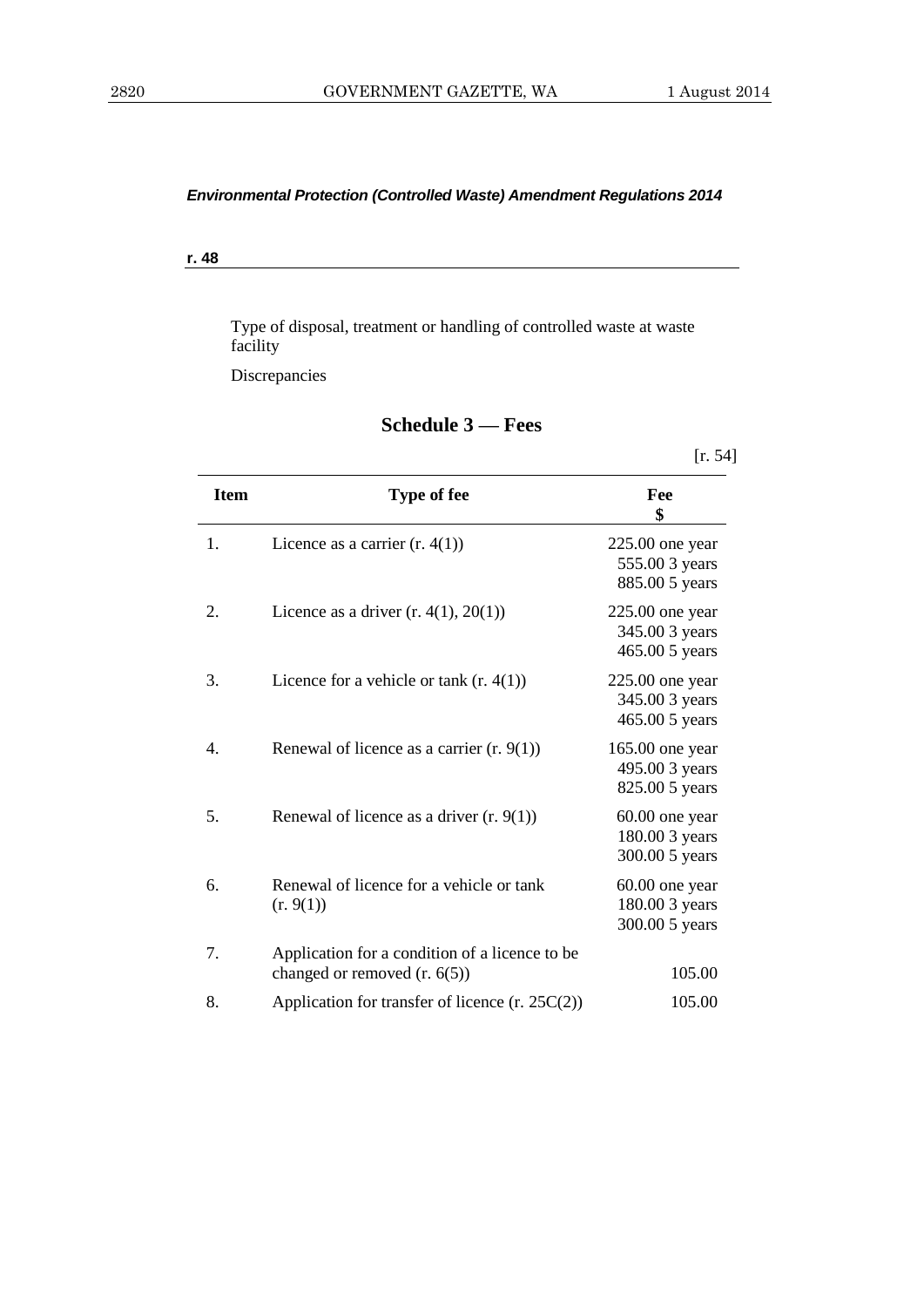|             |     |                                                                                                 | r. 48     |
|-------------|-----|-------------------------------------------------------------------------------------------------|-----------|
| <b>Item</b> |     | <b>Type of fee</b>                                                                              | Fee<br>\$ |
| 9.          |     | Controlled waste tracking number<br>$(r. 37(1))$ —                                              |           |
|             | (a) | issued electronically on or after<br>16 April 2014 and on or before<br>15 April 2015            | 39.50     |
|             | (b) | issued other than electronically on or<br>after 16 April 2014 and on or before<br>15 April 2015 | 51.50     |
|             | (c) | issued electronically on or after<br>16 April 2015 and on or before<br>15 April 2016            | 41.00     |
|             | (d) | issued other than electronically on or<br>after 16 April 2015 and on or before<br>15 April 2016 | 53.50     |
|             | (e) | issued electronically on or after<br>16 April 2016 and on or before<br>15 April 2017            | 42.50     |
|             | (f) | issued other than electronically on or<br>after 16 April 2016 and on or before<br>15 April 2017 | 55.50     |
|             | (g) | issued electronically on or after<br>16 April 2017                                              | 44.00     |
|             | (h) | issued other than electronically on or<br>after 16 April 2017                                   | 57.50     |

———————————

N. HAGLEY, Clerk of the Executive Council.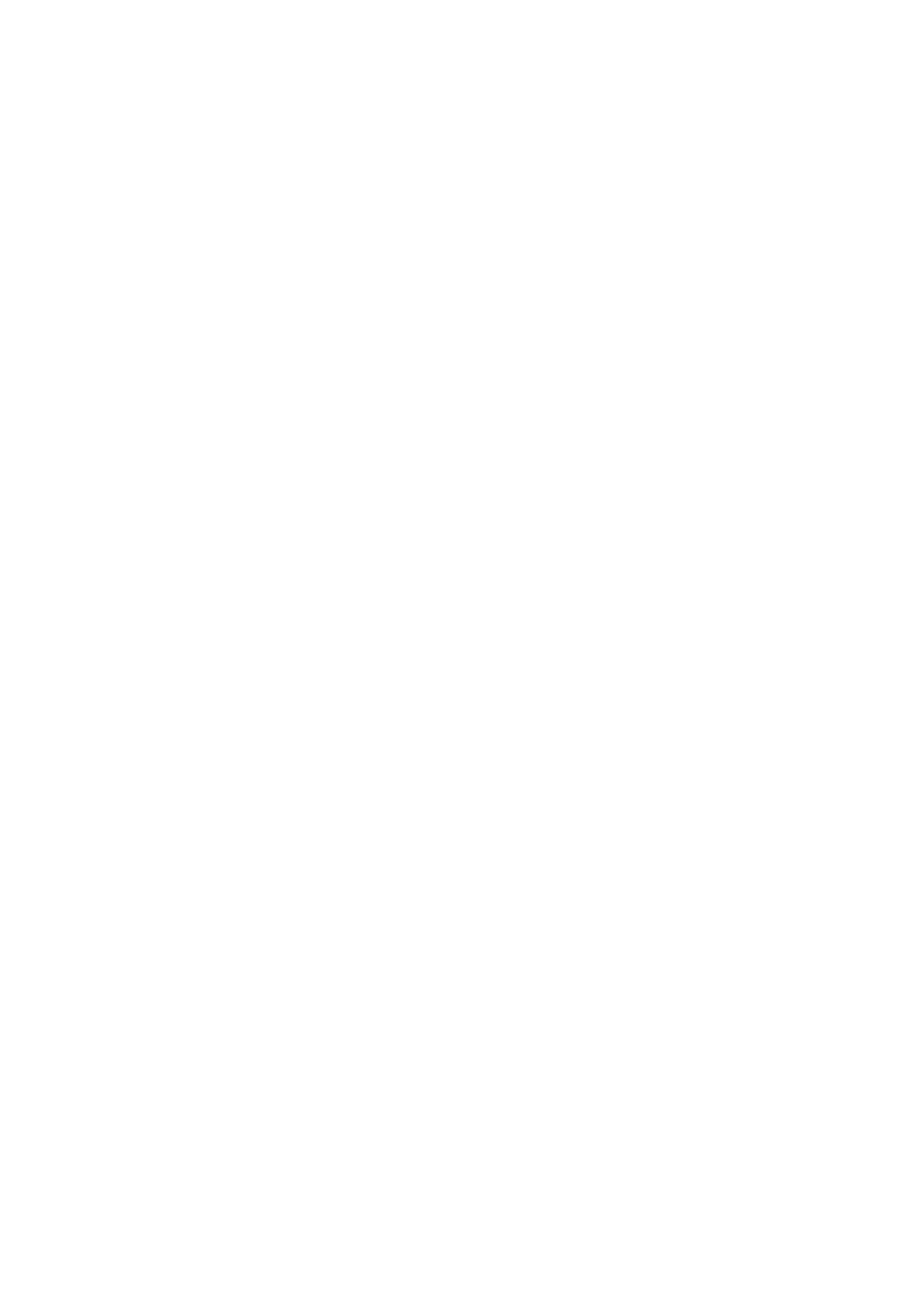Environmental Protection Act 1986

# **Environmental Protection Amendment Regulations (No. 3) 2014**

Made by the Administrator in Executive Council.

# **1. Citation**

These regulations are the *Environmental Protection Amendment Regulations (No. 3) 2014*.

# **2. Commencement**

These regulations come into operation as follows —

- (a) regulations 1 and  $2$  on the day on which these regulations are published in the *Gazette*;
- (b) the rest of the regulations on the day after that day.

# **3. Regulations amended**

These regulations amend the *Environmental Protection Regulations 1987*.

# **4. Schedule 6 amended**

In Schedule 6 under the heading "*Environmental Protection (Controlled Waste) Regulations 2004*":

(a) after item 10 insert:

11A. regulation 25B(2) 250 500